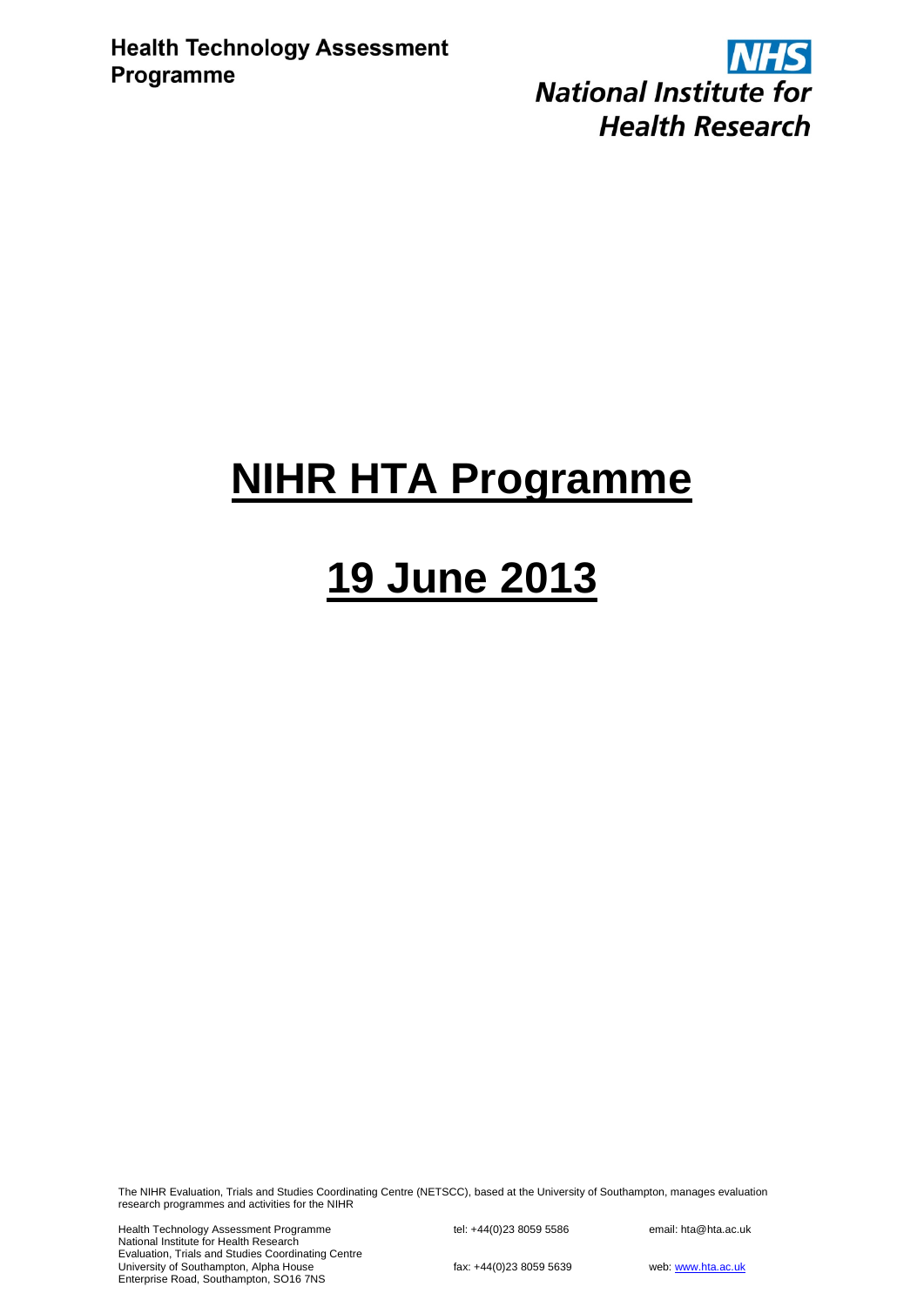## Title

Non pharmacological interventions for Attention-Deficit/Hyperactivity Disorder (ADHD) delivered in school settings: A systematic review of quantitative and qualitative research

## Version/Date

V5 / 21<sup>st</sup> April 2013

## 1. Project Team

- Tamsin Ford Professor of Child and Adolescent Psychiatry
- Jo Thompson-Coon Research Fellow in Health Services Research
- Ruth Garside Senior Lecturer in Evidence Synthesis
- Michelle Richardson Research Fellow
- Darren Moore Associate Research Fellow
- Ruth Gwernan-Jones Associate Research Fellow
- Ken Stein Deputy Director, Peninsula Collaboration for Leadership in Applied Health

Research and Care (PenCLAHRC)

- Stuart Logan Cerebra Professor of Paediatric Epidemiology
- Tamsin Newlove-Delgado Academic Speciality Registrar in Public Health
- Morwenna Rogers Information Specialist
- Chris Cooper Information Specialist
- Christopher Morris Senior Research Fellow in Child Health
- Eric Taylor Emeritus Professor of Child and Adolescent Psychiatry
- Brahm Norwich Professor of Educational Psychology and Special Educational Needs
- Obioha Ukoumunne Senior Lecturer in Medical Statistics
- Catherine Shotton Member of Family Faculty, Cerebra Research Unit
- Will Pritchard Professional Lead (Behaviour), Devon Learning Development Partnership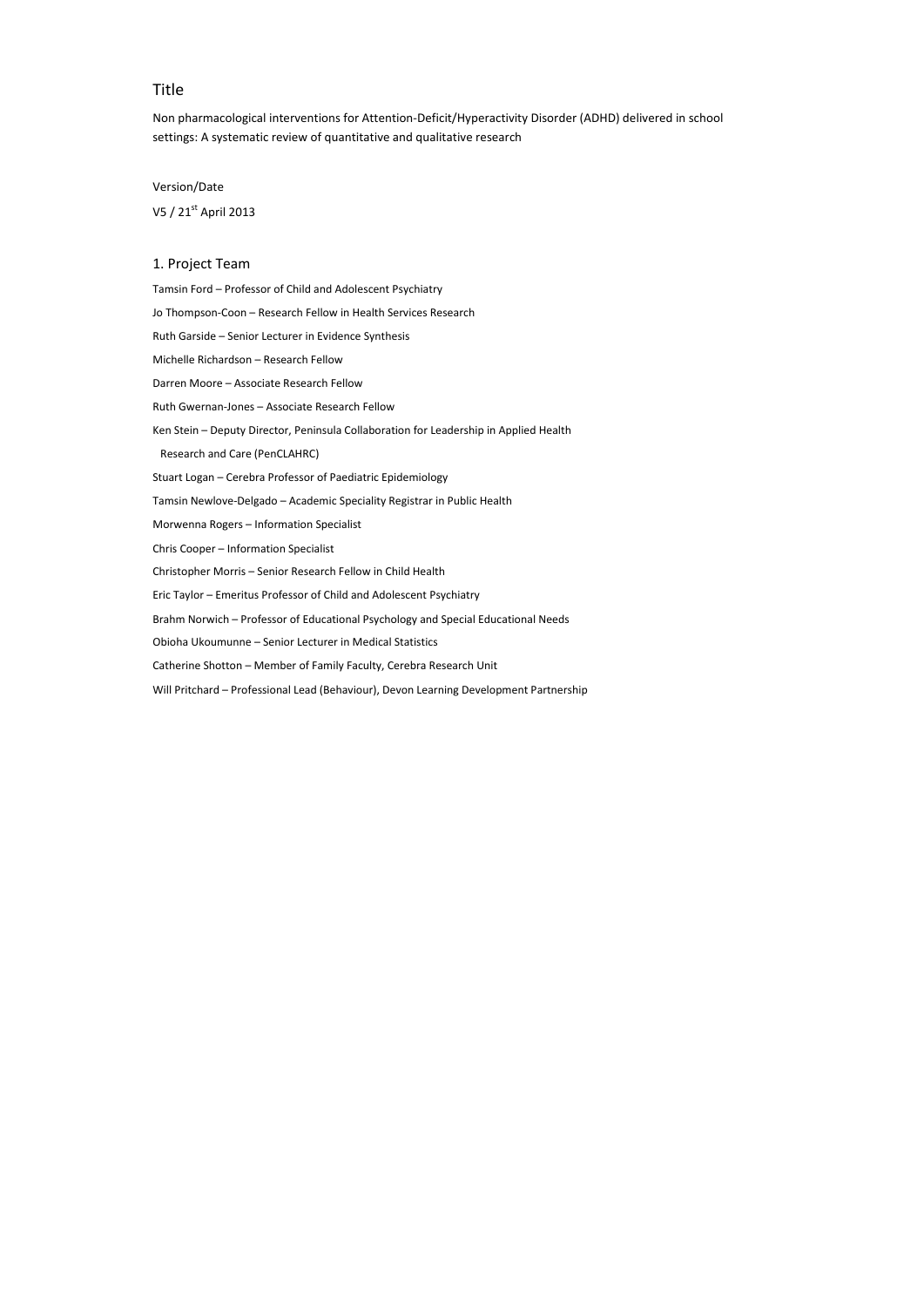1.1 Expert Advisory Group Rebecca Whear – Research Fellow Paul Cooper – Professor of Education Tracy Elliott – Head of Research and Education at Cerebra Carolyn Webster Stratton – Clinical Psychologist Kapil Sayal - Clinical Senior Lecturer in Child and Adolescent Psychiatry

Attention Deficit Hyperactivity Disorder (ADHD) is a neurodevelopmental disorder characterised by age-inappropriate levels of inattention, hyperactivity and impulsivity<sup>1</sup>. These behaviours are present early in life and cause impairment before age seven years<sup>2</sup>. Historically, this behaviour was considered the result of brain damage or 'minimal brain dysfunction' (MBD). However, research into the causes of behaviour problems in childhood during the twentieth century left this explanation unsubstantiated<sup>3</sup>. Several causal factors have been suggested to contribute to the onset and maintenance of ADHD. These include genetic factors, psychosocial factors, complications in pregnancy and delivery, environmental factors such as prenatal cigarettes or alcohol and diet<sup>4-6</sup>. Heritability is a major factor and appears to contribute approximately 75% of the aetiology of ADHD<sup>7</sup>. No large single gene effect has been isolated but the DRD4 and DRD5 genes appear to be involved<sup>8</sup>.

#### 1.2 Competing Interests

Information re competing interests and how they will be handled to follow.

## 2. Background

#### 2.1 Description of the condition

Attention-deficit hyperactivity disorder (ADHD) is one of the most common mental health disorders in childhood. The worldwide prevalence of ADHD is estimated at 5% for children under 18 years of age<sup>11</sup>, with 3-16% of children displaying symptoms of ADHD<sup>12</sup>. Prevalence in the UK was found to be 3.62% for boys and 0.85% for girls, in a sample of over 10,000 children aged 5-15<sup>13</sup>. Although boys are more commonly identified than girls, the ratio varies between two to nine boys to

The conception of ADHD as a behavioural disorder has changed over time and differs between locations. In the 1970s, ADHD was known as hyperkinesis; and in the 1980s, as Attention Deficit Disorder (ADD). ADD could be diagnosed with or without hyperactivity. Currently, the condition is referred to as ADHD, although different diagnoses can be made. The Diagnostic and Statistical Manual of Mental Disorders (DSM-IV)<sup>9</sup> divides ADHD into three subtypes according to the nature of the symptoms. These are: 1) a predominantly inattentive subtype (ADHD-Inattentive); 2) a predominantly hyperactive-impulsive subtype (ADHD-Hyperactive-Impulsive); and 3) a combined inattentive and hyperactive-impulsive subtype (ADHD-Combined). The International Classification of Diseases (ICD-10) chooses to refer to developmentally inappropriate levels of inattention, hyperactivity and impulsivity as hyperkinetic disorder<sup>10</sup>. The diagnosis for hyperkinetic disorder is more restrictive and inattention, hyperactivity and impulsivity must all be present; so it represents a more extreme subsample of the DSM-IV 'combined-type' ADHD. Still in Europe 'ADHD' has become the diagnostic phrase most commonly used in practice, even when the more restrictive ICD criteria are being used.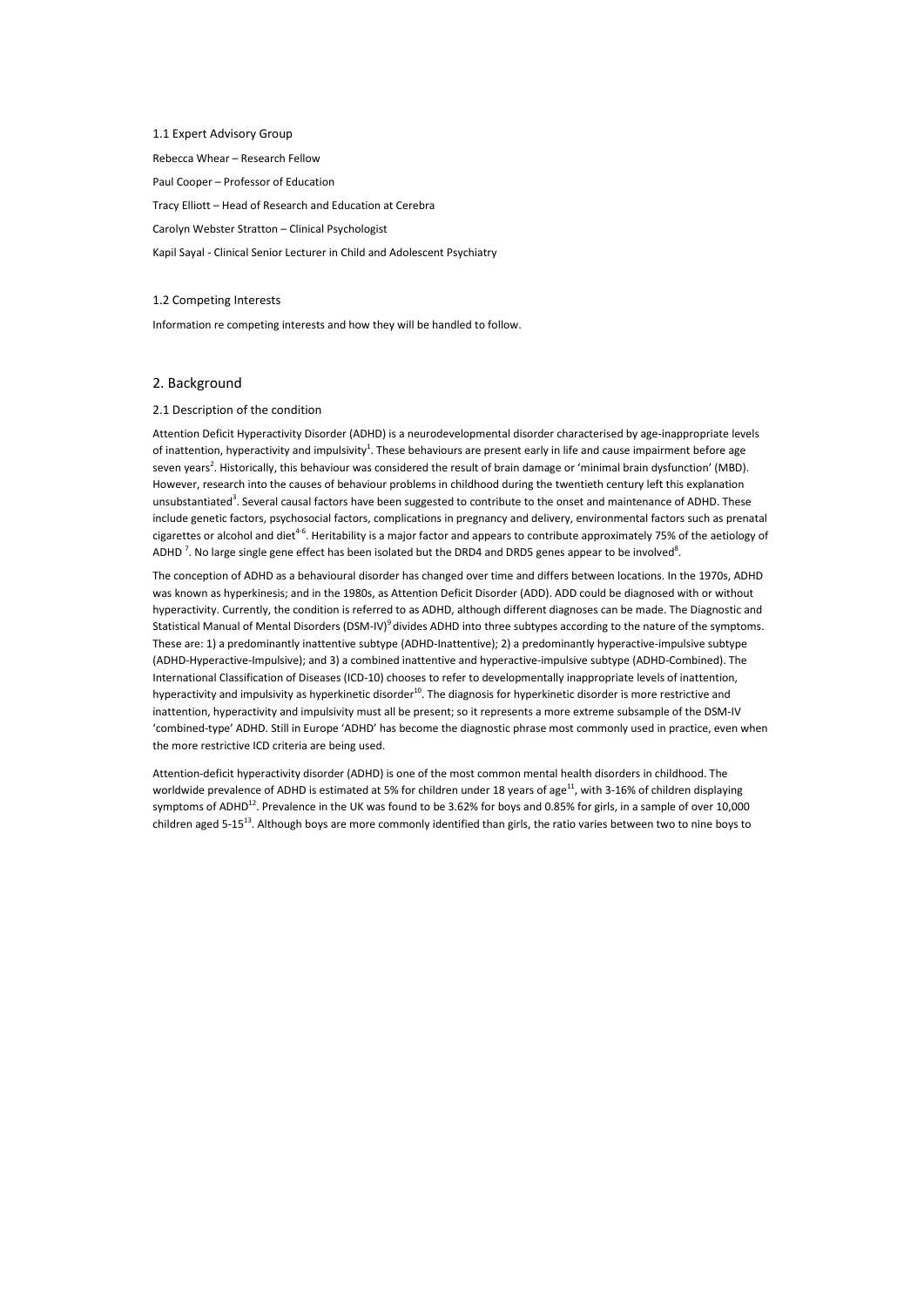one girl, depending on the ADHD type<sup>9</sup> and whether prevalence is based on clinical or epidemiological populations<sup>14</sup>. Age differences and socio-economic status have also shown to be associated with prevalence <sup>15</sup>. Although prevalence does decline with age, a significant number of young people will continue to experience symptoms into adulthood<sup>4</sup>.

Children with ADHD can have academic impairments, social dysfunction and low self-esteem  $(16-17)$ . ADHD is frequently comorbid with other developmental disorders, including conduct disorder and oppositional defiance disorder<sup>18</sup> and mental health disorders such as anxiety and depression<sup>14,5</sup>. Those with ADHD are more likely to underachieve educationally, are less likely to be employed full time, and more likely to have a low household income than age and gender matched controls<sup>19</sup>. Many children with ADHD have difficulties with social interaction, affecting their relationship with their parents, relatives, and friends, as well as practitioners at school<sup>20</sup>. As many as two in three of all individuals with ADHD in the general population meet criteria for at least two additional DSM-III-R diagnoses, meaning that young children with ADHD often experience several different types of psychiatric/developmental problems<sup>21</sup>.

Because of its prevalence and at times refractory course, childhood ADHD results in considerable costs for society<sup>31</sup>. Several studies of the cost effectiveness of pharmacological ADHD interventions have been undertaken. In the United Kingdom, Gilmore and Milne<sup>32</sup> examined the cost effectiveness of different medications from the perspective of the National Health Service (NHS), finding methylphenidate to be the most cost-effective. The UK National Institute of Clinical Excellence (NICE) estimated the cost per quality-adjusted life year (QALY) gained by methylphenidate at £9,200 to £14,600<sup>33</sup>. Cost effectiveness studies have compared medication to behavioural treatment and combined treatments, often finding in favour of medication alone (e.g. ref. 34). By comparison there is a lack of reported cost effectiveness studies of school based non-pharmacological interventions for ADHD.

Non-pharmacological interventions are an important part of any comprehensive plan for the treatment of ADHD<sup>28</sup>. They can take the form of behavioural, cognitive, social skills and academic interventions, and be delivered through the parents, teachers or other professionals or be directly child-focussed.

At present, the most common approaches to the treatment of ADHD are medication and/or psychological or behavioural interventions. The most frequently used treatments, and those with the largest evidence-base, are the stimulant medications, methylphenidate and dexamfetamine<sup>22</sup>, but they remain controversial<sup>23</sup>. Meta-analyses of stimulant medications have shown them to be effective in decreasing the symptoms of behaviour and inattention although their effectiveness on cognition and achievement are more modest<sup>24-25</sup>. However, the effects do not appear to last once stimulants are no longer used<sup>26</sup> and as many as 30% of children do not respond to stimulants<sup>27</sup>. Stimulants are associated with side effects such as decreased appetite, weight loss, insomnia, stomach ache, headache and irritability<sup>28</sup>. There are also concerns that stimulants may also cause longer term adverse effects such as decreased growth, an increased risk of substance abuse, and may worsen comorbid symptoms such as tics<sup>5</sup>. While it is widely accepted that intervention in ADHD should be based on multimodal treatment<sup>28</sup>, some research has suggested that adding psychosocial interventions to medication does not improve outcomes significantly<sup>29</sup> 30 .

## 2.2 Interventions

Large reviews have considered a range of psychosocial ADHD interventions, including the effectiveness of school-based interventions for ADHD. Meta-analysis has shown that contingency management strategies and academic interventions are more effective for behaviour change than cognitive behavioural strategies<sup>35</sup>. SIGN's<sup>36</sup> national clinical guideline reports that short term effects of school interventions are limited to the period when the intervention is in effect. Abramowitz and O'Learv<sup>37</sup> found that a range of educational changes can increase concentration levels in students with ADHD. Although in the short term school-based behavioural interventions can improve targeted behaviours, they have been found less useful in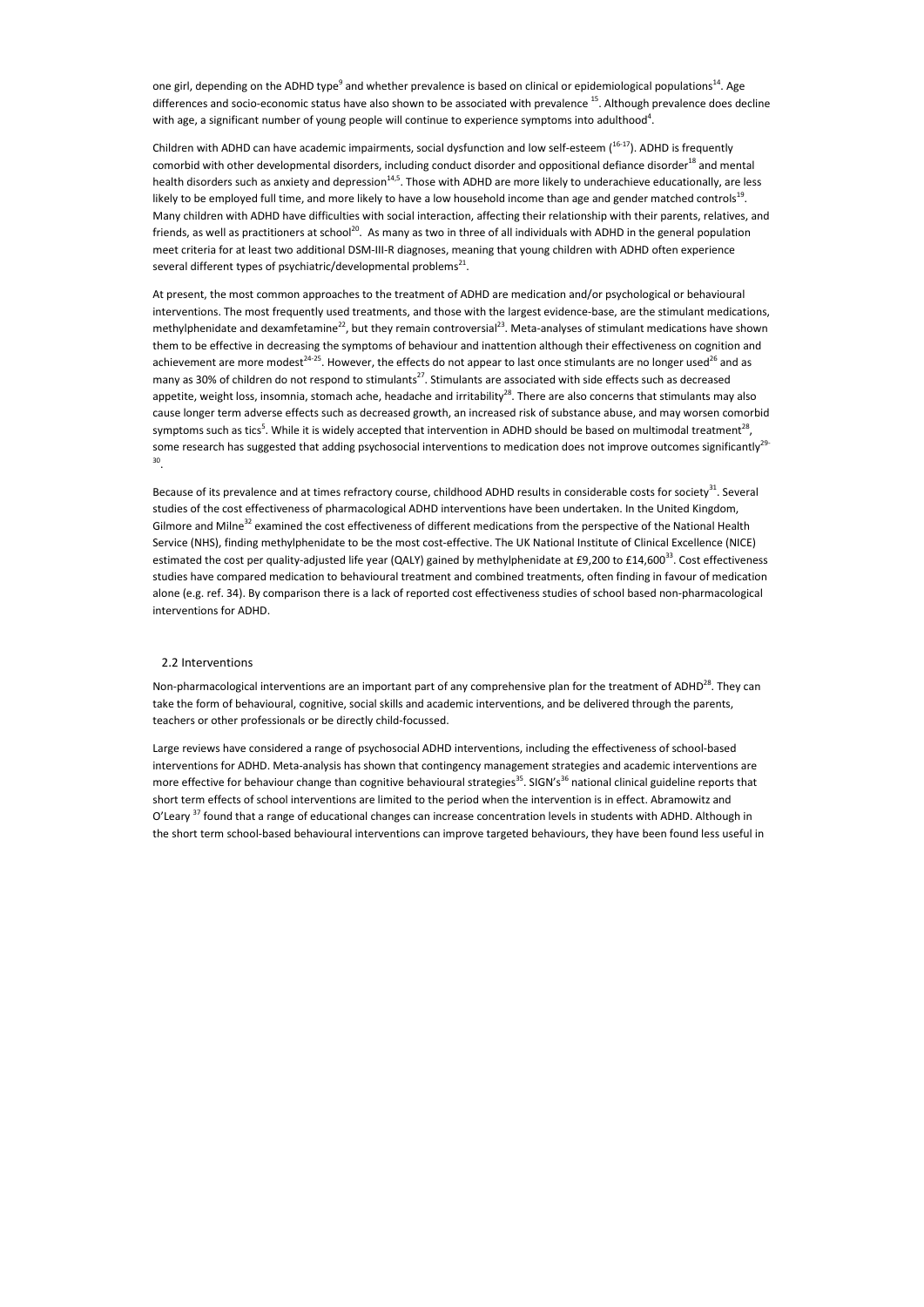reducing the core symptoms of ADHD, including inattention, hyperactivity or impulsivity<sup>29</sup>. Individual differences in the expression of ADHD across children means that the SIGN guideline recommends individualised school intervention programmes including behavioural and educational interventions <sup>36</sup>.

The NICE clinical practice guideline<sup>38</sup>, developed after a large systematic clinical review, found that teacher-led interventions, such as giving effective commands, have large beneficial effects on conduct problems of children with ADHD. The guideline recommended that the Department for Education should consider providing more education to trainee teachers about ADHD by working with the Teaching Agency and relevant health service organisations to produce training programmes and guidance for supporting children with ADHD and then teachers who have received training about ADHD and its management should provide behavioural interventions in the classroom to help children and young people with ADHD. NICE recommend further research into the effect of providing training in behavioural management of ADHD for teachers, and the effectiveness of interventions by subtype of ADHD, as well as the identification and referral in schools of children with ADHD-related problems.

DuPaul and Eckert's<sup>35</sup> meta-analysis of school based interventions in ADHD is a rare example of a review focussed specifically on interventions in the school setting. The meta-analysis indicated that school-based interventions for children with ADHD lead to significant behavioural effects, although this review is now very dated. Academic and contingency management interventions appeared to be more effective than cognitive-behavioural interventions for improving classroom behaviour. Pelham and Fabiano's<sup>39</sup> literature review considered psychosocial treatments including those in settings outside of school, such as parent training. The general effectiveness of behavioural treatments in various settings including schools was the subject of a more recent meta-analysis<sup>31</sup>. The majority of included studies were not located in schools. But the meta-analysis concluded that behavioural modification was highly effective. The meta-analysis did not include effect sizes for school based interventions alone and did not give published effect sizes for different outcome measures across all study types. The outcome measure appears to be important in determining the effect of school-based interventions. Pelham et al.<sup>40</sup> compared a contingency management intervention to methylphenidate or both treatments and reported effect sizes that were four to five times greater for the effectiveness of the educational intervention for classroom rule violations than for teacher ratings of ADHD behaviours.

A key concern for this review is to identify the key components of both teacher-delivered and wider non-pharmacological interventions taking place in this setting, and to be able to specify which are most effective, as well as to explore which complex factors within a school can contribute to or limit their success through the explicit systematic inclusion of qualitative research. We aim to produce an overarching narrative synthesis that draws on both quantitative and qualitative research evidence.

#### 2.3 Why is this review important?

Non-pharmacological interventions are an important part of any comprehensive plan for the treatment of ADHD. They can take the form of behavioural, cognitive, social skills and academic approaches, and be delivered through parents, teachers or other professionals. As outlined above, few published reviews have considered the effectiveness of non-pharmacological interventions. Furthermore a gap remains for a systematic review that considers the effectiveness, cost effectiveness and associated factors for such non-pharmacological interventions that are delivered in school settings.

Evidence of the effectiveness and cost-effectiveness of these interventions within a school setting can identify implications for commissioning of appropriate services. Our approach, which will include identification of the contribution, mechanisms and barriers and facilitators of outcome from multi-component interventions, will provide a more specific and valuable basis for the development of policy in this area than has been available before.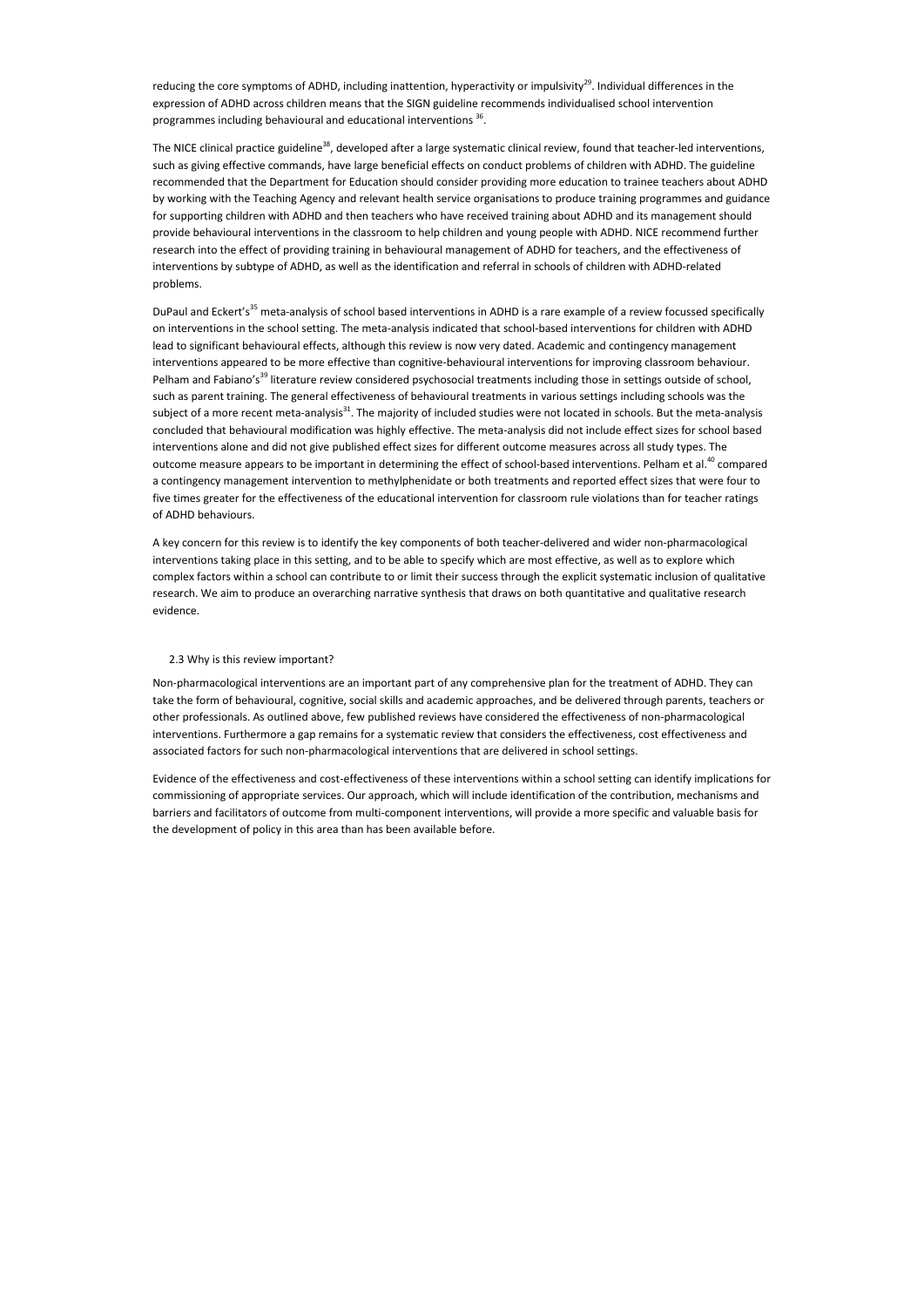The results of this review offer the potential to recommend particular components of interventions for use in particular school contexts. Through a more detailed consideration of the component parts of effective and ineffective interventions, which has been neglected in the reviews cited above, more informed implications for practice can be given. Through considering relevant qualitative research this review will be able to offer interpretation of why particular interventions are effective and what factors operate as catalysts and barriers to efficacy. The review can also identify any significant areas of uncertainty with regard to school-based interventions for ADHD and recommend future research needed to address them.

## 3. Objectives and research questions

The aim of this systematic review is to evaluate non-pharmacological interventions delivered in school settings for children with, or at risk of, ADHD and, crucially, to explore the factors that may enhance, or limit, the beneficial delivery of such interventions.

The review will address the following research questions:

1) What are the effects of non-pharmacological interventions for ADHD delivered in the school setting on ADHD behaviour and social and academic functioning in children with or at risk of ADHD?

2) What is the cost-effectiveness of non-pharmacological interventions for ADHD delivered in the school setting?

3) What are the factors that may enhance, or militate against, the success of ADHD interventions in school settings?

4) How do schools best contribute to the effectiveness of non-pharmacological interventions for children with ADHD, in school settings?

We will use formal methods of narrative synthesis outlined by Popay and colleagues<sup>41</sup> to bring together the findings of the qualitative and quantitative reviews. Narrative synthesis is a method of synthesising quantitative and qualitative findings about effectiveness *and* implementation and which relies on text to "tell the story" of such findings<sup>41,42</sup>. A number of possible tools and techniques are offered as mechanisms for manipulating, analysing and comparing the results of studies from studies in a review. We will select the appropriate approaches in response to the identified findings. A 'theory of change', which may

5) What are the effects of such interventions on other aspects of social, family or institutional functioning?

## 4. Organisation of reviews

 The project will have five components brought together with an overarching narrative synthesis. There will be four systematic reviews and a mapping exercise. We will undertake two quantitative reviews of the effectiveness and cost effectiveness of relevant interventions, and two reviews of qualitative research to explore the experience of ADHD in school among children, their parents and teachers, and the attitudes and experiences of parents, children, teachers and others involved in delivery, towards specific ADHD interventions in schools. The mapping exercise will consider the nature of included interventions and seek to understand similarities and differences between identified programmes, allowing us to understand the types of components of interventions related to effectiveness.

#### 4.1 Narrative synthesis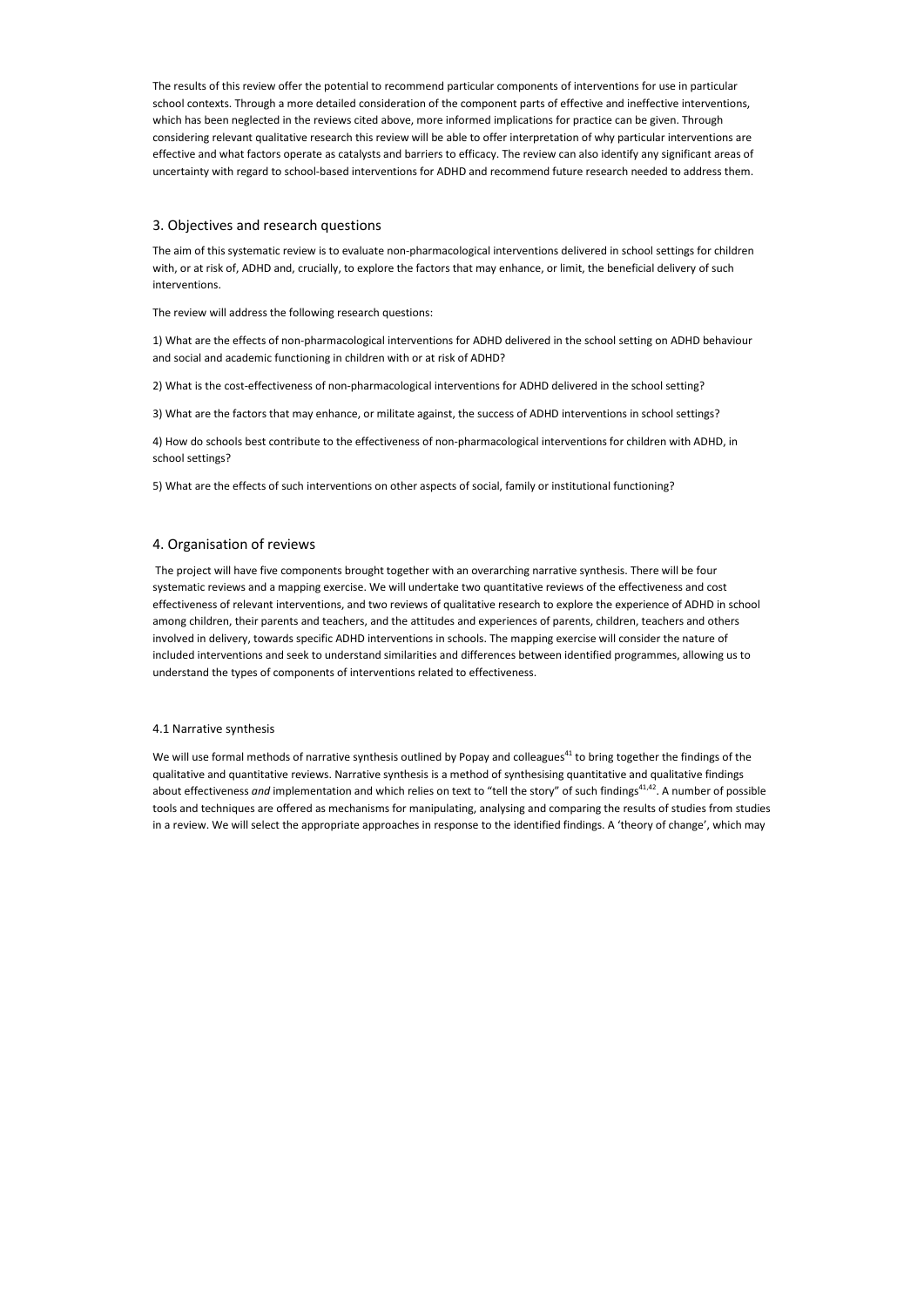be explicit or implicit in the intervention descriptions, will be identified which relates to how, why and for whom an intervention works. The narrative synthesis' focus upon intervention's theory of change can contribute to the interpretation of both the quantitative and qualitative reviews' findings and will be valuable in assessing how widely applicable those findings may be $^{41}$ .

A descriptive paragraph on each study may be the starting point for the preliminary synthesis. This is produced so that the same information, recorded in the same order, is given for each study. To facilitate this step, a number of additional strategies may be used, such as grouping the studies according to elements such as study design, the type of intervention under study, its context, populations, type of outcome measures and so on. Tabulation can also assist synthesis, and data extracted from included studies may be tabulated to produce the initial descriptions. For numeric data, information will be presented in a common rubric where possible (for example, all results expressed as odds ratios).

Differences in study results, whether from quantitative or qualitative research, may be explained by heterogeneity in study participants, outcomes or design. The theory of change developed at the beginning of the project may help plausible explanations for such differences to be constructed. For quantitative studies, results may be plotted in a number of different ways to assist the exploration of relationships between findings and study aspects such as population or study design. Traditional tools used to pool data through meta-analysis, such as forest plots (to present individual study, and pooled effect sizes), l'Abbe plots (plotting event rates in the treatment group against those in the control group) and funnel plots (whose plots of study size and treatment effect can be used to explore potential publication bias), are seen as part of this process.

Various techniques can be used to explore within-study and between-study relationships. Visual tools include ideas webbing (spider diagrams) and concept mapping (using diagrams and flow charts to represent relationships between and within studies that are being explored by the reviewer), and textual case descriptions, and triangulation (to consider how methodological and theoretical approaches may have impacted on the outcomes). The exact choices of methods will be developed through the synthesis process and reasons for our choices recorded and reported.

This protocol outlines the methods for the quantitative reviews and qualitative reviews separately. Within the sections below, focussing on the quantitative and qualitative reviews respectively, inclusion criteria are considered separately for each review. The review methods are considered together for the quantitative and qualitative reviews, differences across each individual review being highlighted in these sections.

## 5. Quantitative reviews

The two quantitative reviews address the research questions:

1) What are the effects of non-pharmacological interventions for ADHD delivered in the school setting on ADHD behaviour and social and academic functioning in children with or at risk of ADHD?

2) What is the cost-effectiveness of non-pharmacological interventions for ADHD delivered in the school setting?

## 5.1 Methods

Firstly the inclusion criteria for *review 1: The effectiveness of non-pharmacological interventions delivered in the school setting for children with or at risk of ADHD*, is outlined: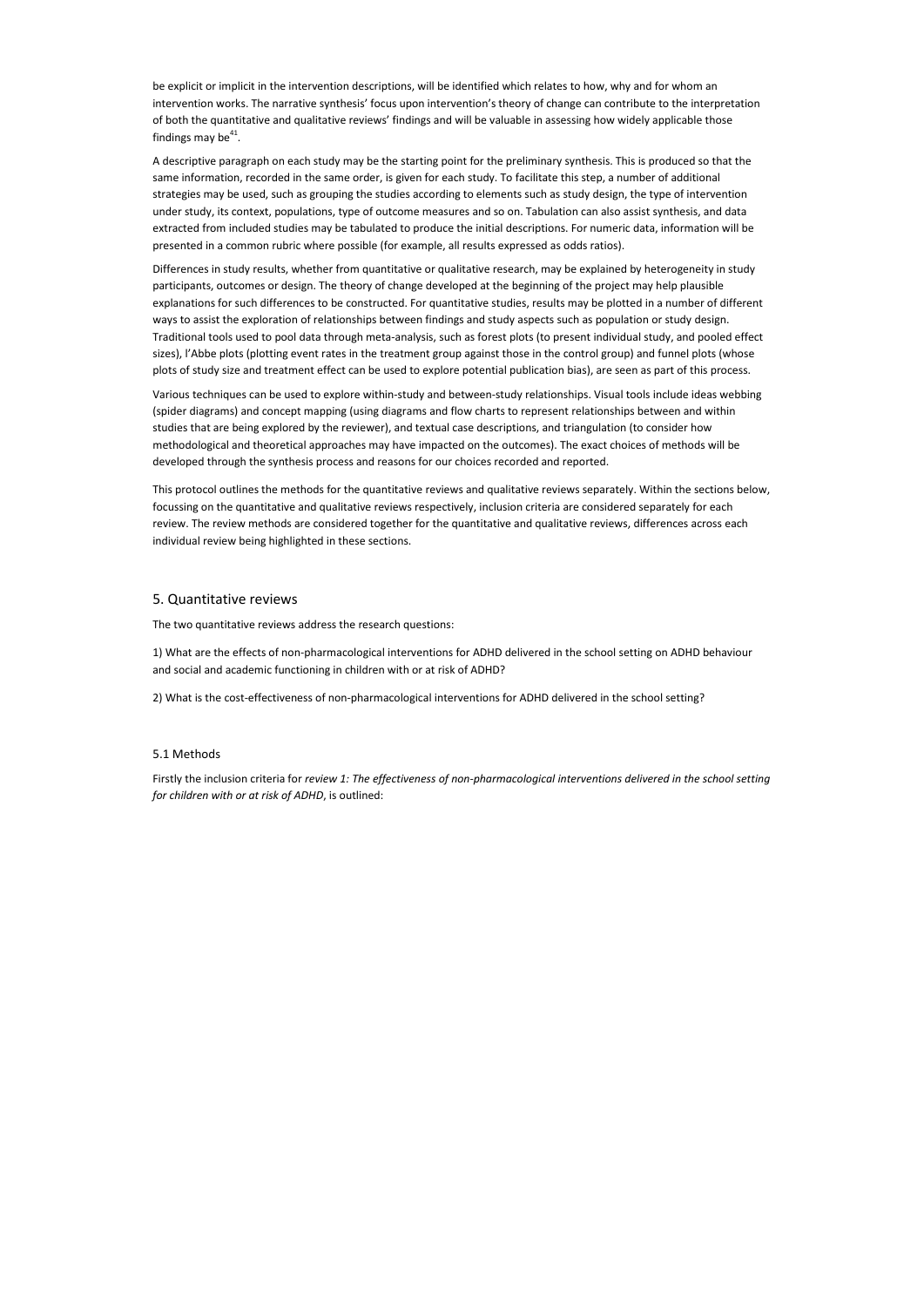5.1.1 Review 1 Inclusion criteria for considering relevance of studies

#### *Study design*

Children and adolescents with ADHD will have been diagnosed with Attention Deficit Hyperactivity Disorder (ADHD) or Hyperkinetic Disorder according to established diagnostic criteria: ADHD or ADD as determined by DSM-III<sup>43-44</sup> or DSM-IV criteria<sup>45,1</sup>; Hyperkinetic Disorder as determined by ICD-9 or ICD-10 criteria<sup>46</sup>.

We will commence the review with the widest feasible scope in terms of study design. Inclusion criteria will be refined as the study progresses and we know how many studies are retrieved and the type of information that they contain.

#### *Population*

Children and adolescents at risk of ADHD will be defined by scores above a defined cut-off point about a validated, standardised measure such as Conner's rating scale<sup>47</sup>, Child behaviour checklist (CBCL<sup>48</sup>), Strengths and Difficulties Questionnaire (SDQ<sup>49</sup>), SNAP ADHD total<sup>50</sup>, Dupaul ADHD rating scale<sup>51</sup> and the Rutter A scale<sup>52</sup>.

Children aged between 4 and 18 years, with or at risk of ADHD.

Children with ADHD commonly have co-morbid psychological and learning difficulties. Studies on children with co-morbid difficulties will be included but we may stratify our results if the analysis suggests that impact may vary with co-morbidity.

Studies which described participants as having mental retardation (i.e., IQ < 70) or brain damage will be excluded.

Changes in the child's general behaviour; for example, measured on Child Behaviour Checklist<sup>48</sup> or specific school behaviour, eg expulsions.

#### *Interventions*

Non-pharmacological interventions delivered to children with or at risk of ADHD with at least some unique elements delivered in an educational setting. The aim of the intervention will be to affect child-focussed outcomes related to core ADHD symptoms, and socio-emotional and academic competence. Examples of relevant interventions include Incredible Years Classroom Dina course<sup>53</sup>, The Good Behaviour Game<sup>54</sup> and Place2Be<sup>55</sup>. Interventions may be received indirectly, for instance teachers may attend training intended to affect their teaching of children with ADHD or curriculum may be altered.

#### *Comparators*

We will commence the review with the widest feasible scope in terms of comparators including e.g. pharmacological, nonpharmacological out of school, treatment as usual, no intervention. Inclusion criteria will be refined as the study progresses and we know how many studies are retrieved and the type of information that they contain.

#### *Outcomes*

ADHD behaviour, social and academic functioning, effects on parent, carer and teacher outcomes, more specifically:

A change in the child's ADHD symptom-related behaviour as measured by validated scales such as the Conner's rating scale<sup>47</sup>, or Strengths and Difficulties Questionnaire (SDQ $49$ ).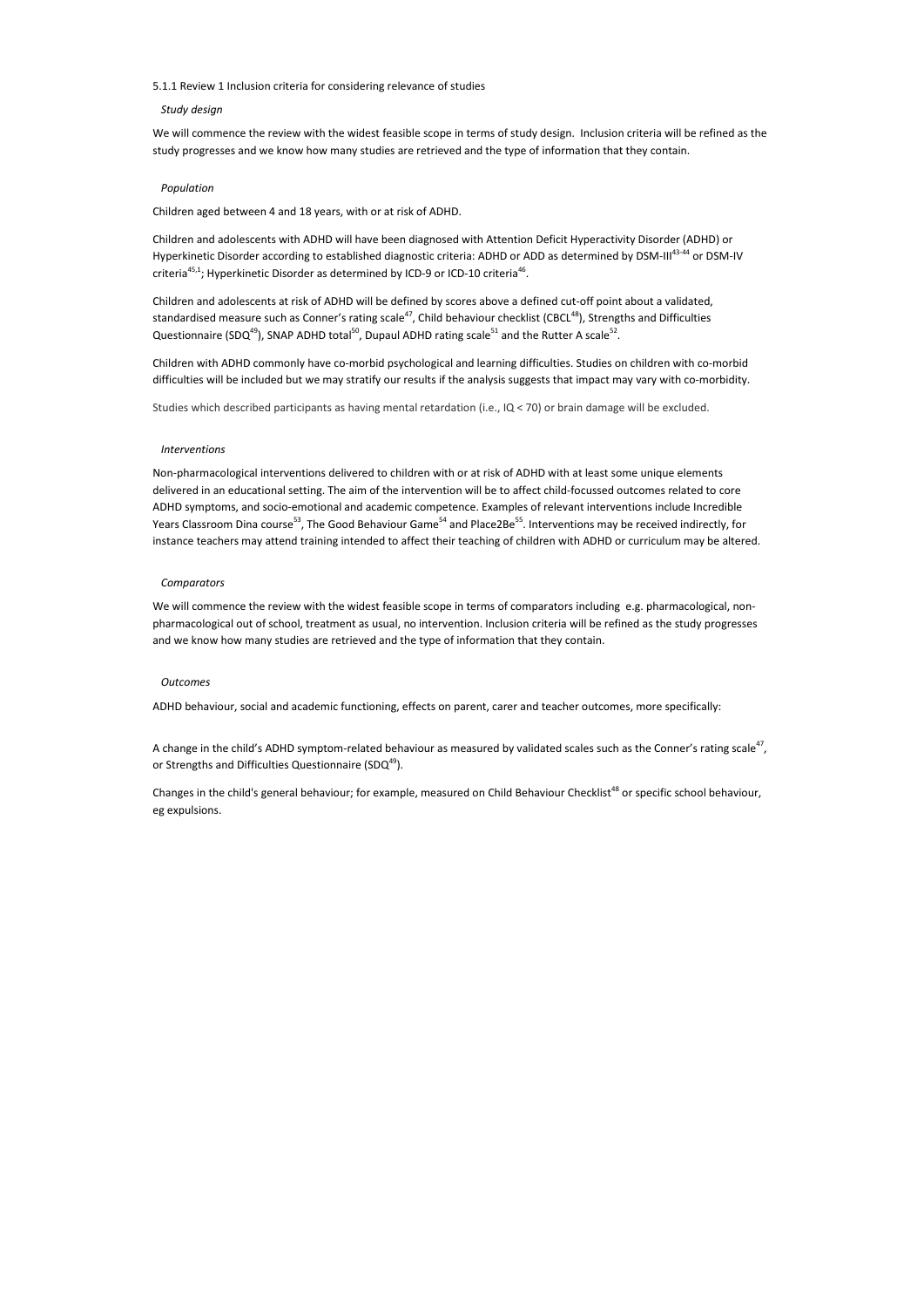Academic achievement of children as measured through school test results or general tests of language or development

Social skills and emotional competences in school or at home, measured at post-treatment and longest follow-up, by wellestablished and validated instruments, for example, Social Skills Rating System (SSRS<sup>56</sup>) or Conners' CBRS<sup>57</sup>.

Changes in ADHD related behaviour, such as concentration, restlessness etc measured by non-validated methods.

Non-validated ratings of ADHD symptoms by parent, carers or teachers.

#### *Other inclusion and exclusion criteria: Language, date, location*

No language restrictions will be applied. Only studies published and unpublished research conducted from 1980s onward will be included. In the third edition of DSM published in 1980<sup>43</sup>, the name of the disorder was changed to Attention Deficit Disorder (ADD), and its definition included the assumption that attention difficulties may be independent of impulse problems and hyperactivity. This is also reflected in the subtypes of DSM-IV<sup>45</sup>. Before 1980 the definition of the disorder was more focussed on hyperactivity alone.

At the initial stage, all educational settings will be included e.g. mainstream schools, special schools, pupil referral units and specialist educational units within mainstream. However, we will consider the transferability of results from non-UK educational systems and may exclude studies for this reason at the full-text stage if the comparison to UK educational settings is deemed low by experts within the review team.

5.1.2 *Review 2 (The cost-effectiveness of non-pharmacological interventions for children with or at risk of ADHD delivered in the school setting)* Inclusion criteria for considering relevance of studies

#### *Study design*

Full cost-effectiveness analyses, cost–utility analyses, cost–benefit analyses and cost–consequence analyses will be included. Stand alone UK cost analysis will also be sought and appraised. The studies that meet the inclusions criteria for Review 1 will be included where an element of the analysis considers cost-effectiveness.

 *Population* 

As for review 1

 *Interventions* 

As for review 1

 *Comparators* 

As for review 1

#### *Outcomes*

Included studies will measure cost-effectiveness. Given that findings will be synthesised narratively, specific or directly comparable cost-effectiveness measures or additional analyses will not be sought. We will rely on the authors' conclusions in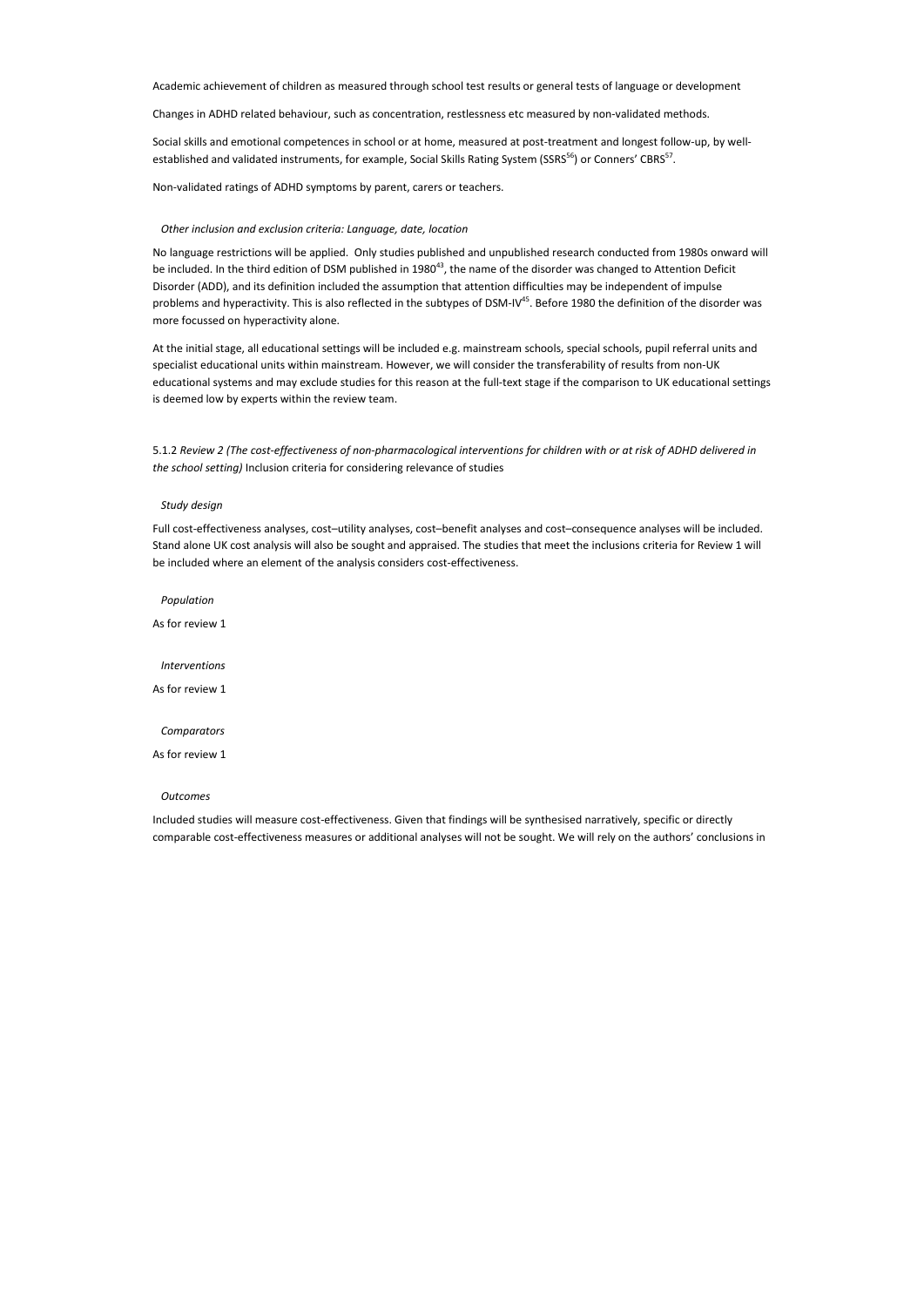the primary publication regarding the cost effectiveness of particular interventions. Intervention effectiveness outcomes are as for review 1

*Other inclusion and exclusion criteria: Language, date, location* 

As for review 1

## 5.2 Quantitative reviews search method

## *Search strategy*

A search strategy will be developed, based upon our scoping searches and previous relevant systematic reviews, to access the literature. The strategies will use a mixture of resource specific, controlled syntax (index terms), as well as the use of free-text to capture broader concepts and those themes which are less well defined as a taxonomy. The search strategies will be extensively tested in our suggested portfolio of resources and will be reviewed by experts amongst the review team. See appendix I for latest draft of search strategy.

Scoping searches have been undertaken to gauge the volume of the literature and to assess the quality of returns. The social science/educational field contains a diverse literature, appearing in various databases and in various states of quality<sup>58</sup>.

Relevant papers to inform the quantitative reviews will be identified in the following ways:

Electronic database searches

Citation searches of papers included on full-text screening

Hand searching of key journals (e.g. Journal of Child Psychology and Psychiatry, British Educational Research Journal, Journal of School Psychology, Journal of Attention Disorders, ADHD Attention Deficit and Hyperactivity Disorders)

Personal/Expert contact

References checking on topic specific websites

The search for review 1 and review 2 will occur together.

## *Electronic Databases*

Accordingly, we propose a search approach which will use a mixture of educational and social science resources, as well as some of the core medical databases to cover the non-pharmacological, but nevertheless medically indexed interventions, relevant for this review. The precise list of resources, and their updating parameters, will be confirmed in consultation with NIHR but based on our scoping searches, we propose:

Applied Social Sciences Index and Abstracts (ASSIA) via CSA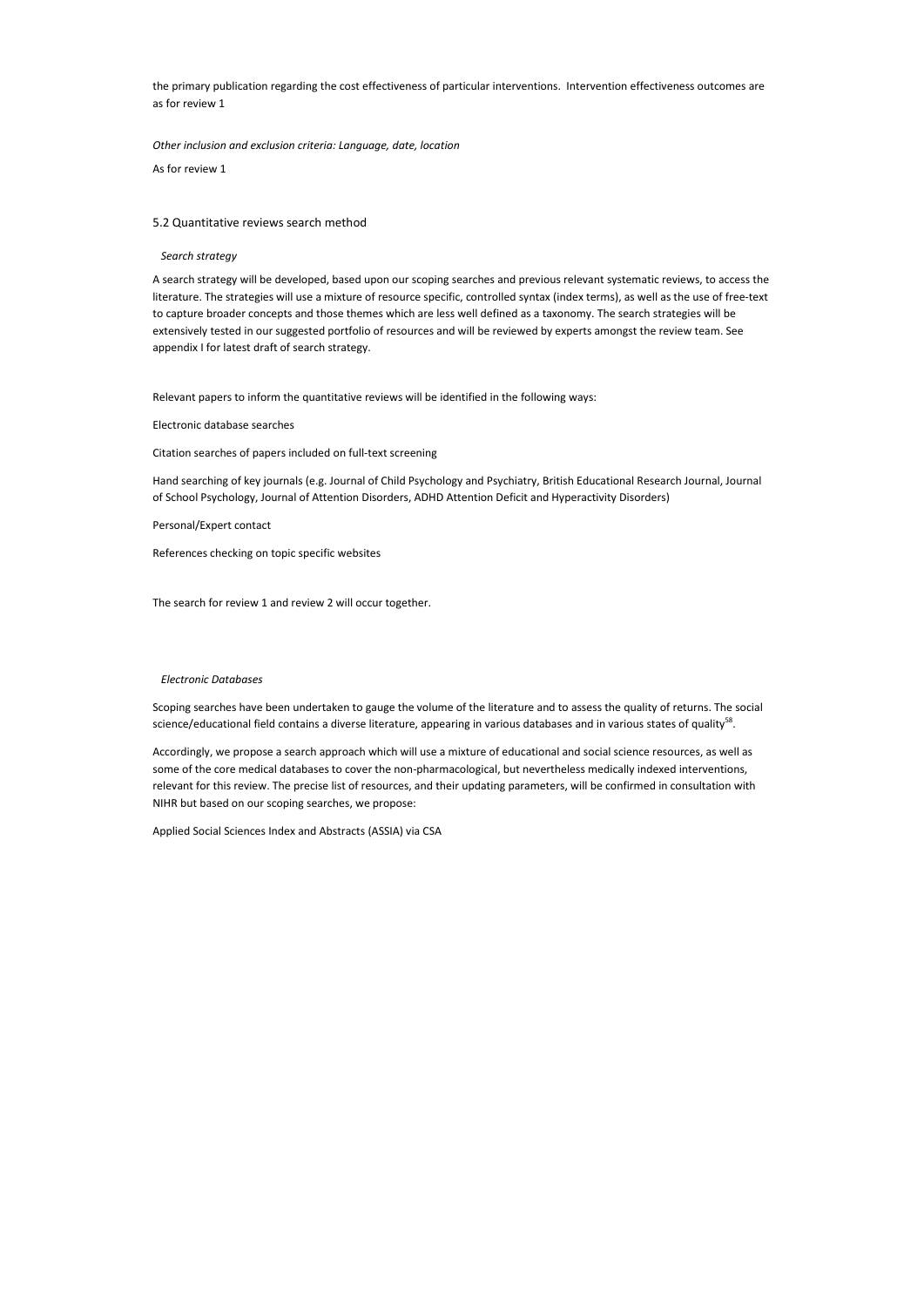Australian Education Index via Dialog British Education Index via Dialog Conference Proceedings Citation Index (CPCI-S) / Conference Proceedings Citation Index- Social Science & Humanities (CPCI-SSH) via ISI Education Research Complete via Ebsco\* Education Resources Information Centre (ERIC) via Dialog EMBASE via Ovid Health Management Information Consortium (HMIC)\* Medline In-process via Ovid Medline via Ovid NCJRS (National Criminal Justice Reference Service) via CSA PsycINFO via Ovid Science Citation Index Expanded (SCI – Expanded)/ Social Sciences Citation Index (SSCI) via ISI Social Policy and Practice via Ovid\* Social Service Abstracts via CSA\* Sociological Abstracts via CSA The Campbell Collaboration\* The Cochrane Library \* denotes a resource with strong access to grey, or hard-to-locate, literature.

The following web-based resources will also be searched to locate grey-literature and unpublished reports, as well as any ongoing trials of educational interventions.

ADHD in Practice - http://www.haywardpublishing.co.uk/adhd.aspx

Association for Child and Adolescent Mental Health (formerly Association for Child Psychology and Psychiatry)

BL (British Library) Direct

ClinicalTrial.gov

Current Educational Research in the United Kingdom (CERUK)

Educational Evidence Portal (EEP)

Eppi-Centre database for educational research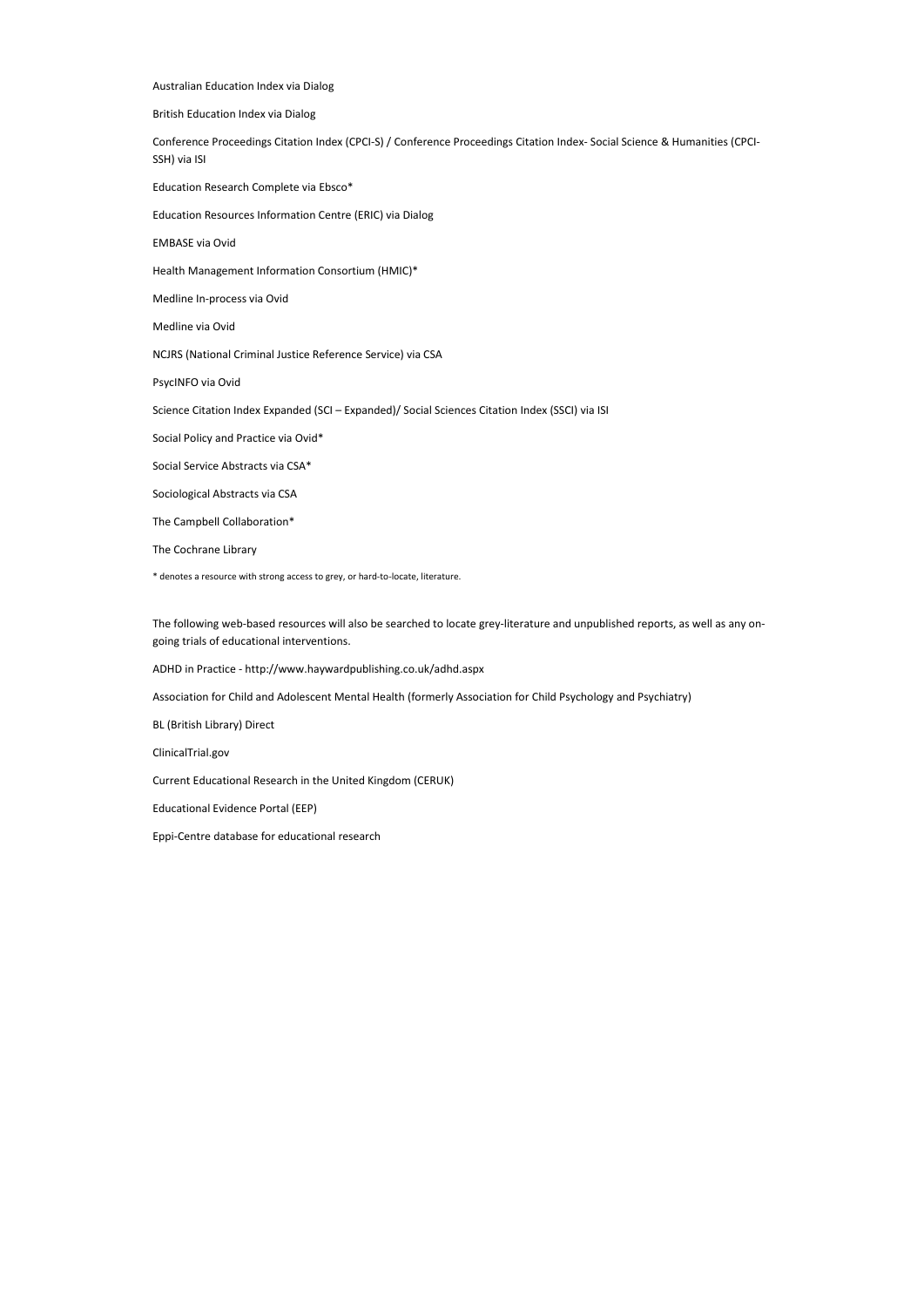## Google

## Health Services Research Projects in Progress Institute of Education (IOE) Repository MetaRegister - http://www.controlled-trials.com/mrct/ National Foundation for Educational Research (NFER) National Institute for Health Research (NIHR) National Institute for Health and Clinical Excellence – http://www.nice.org.uk/ Teaching and Learning Research Programme (TLRP)

Finally, we will search the following websites and electronic resources which may include relevant unpublished data, or links to relevant citations:

ADDISS (Attention Deficit Disorder Information and Support Service) - http://www.addiss.co.uk/index.html

ADHD Foundation - http://www.adhdfoundation.org.uk/index.php

American Psychological Association (APA) ADHD topic section - http://www.apa.org/topics/adhd/index.aspx

BL Catalogue - http://catalogue.bl.uk/F/?func=file&file\_name=login-bl-list

Centers for disease prevention and control - http://www.cdc.gov/ncbddd/adhd/

Centre for Excellence and outcomes in Children and young People's Services (C4EO) http://www.c4eo.org.uk/about/default.aspx

Children and Adults with Attention Deficit/Hyperactivity Disorder (CHADD) - http://www.chadd.org/home.htm

Child and Mental Health Observatory - http://www.chimat.org.uk/camhs

CUREE (Centre for the Use of Research and Evidence in Education) - http://www.curee-paccts.com/

Department for Education - http://www.education.gov.uk/

Economic and Social Research Council (ESRC) - http://www.esrc.ac.uk/

George Still Forum (National Paediatric ADHD Network Group) - http://www.georgestillforum.co.uk/

Hyperactive Children's Support Group (HACSG) - http://www.hacsg.org.uk/

Learning Assessment & Neurocare Centre - http://www.lanc.uk.com/

National Children's Bureau (NCB) - http://www.ncb.org.uk/default.aspx

PROSPERO, an international database of prospectively registered systematic reviews - http://www.crd.york.ac.uk/prospero/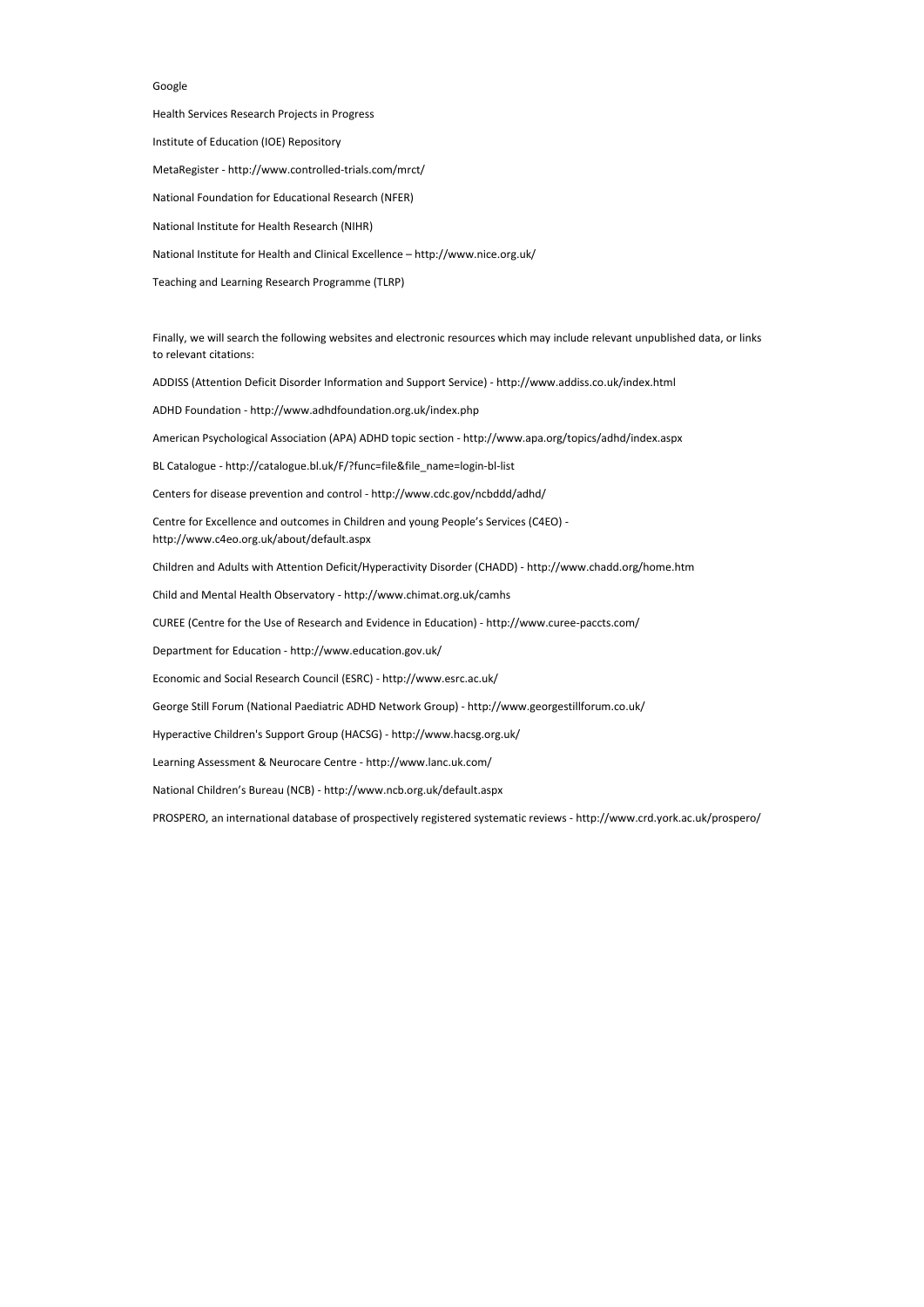Royal College of Paediatrics and Child Health - http://www.rcpch.ac.uk/ Social Care Institute for Social Excellence (SCIE) - http://www.scie.org.uk/ The British Psychological Society - http://www.bps.org.uk/home-page.cfm World Federation of ADHD - http://www.adhd-federation.org/ Young Minds - http://www.youngminds.org.uk/

For review 2, The cost-effectiveness of non-pharmacological interventions for children with or at risk of ADHD delivered in the school setting, the sources to be searched will be similar to those in *Review 1* but will also include NHS EED and the Health Economics Evaluations Database (HEED).

## *Grey Literature*

We have included resources such as Social Policy and Practice (SPP), a UK based database which indexes over fifty-percent grey literature. SPP aggregates resources such as Childdata and Social Care Online, both of which will be highly valuable in this review. Additional social science resources, noted for their hard-to-locate content, have also been included within the database portfolio. We will locate dissertations though PsycINFO, the educational databases and our web-searches, as well as searching the integrated catalogue of the British Library for any unpublished, report literature. We anticipate these resources being of particular use when searching for qualitative research.

The searches will be recorded using PRISMA guidelines<sup>59</sup>. This will include the list of databases searched (with their data parameters), recording of the date searched and the strategy as run (or as translated). Limits applied, the results yielded and an accurate recording of the de-duplication process will be annotated in a search annex.

BL Direct, a searchable interface of the British Library, will be searched on a short-date limit as an update search to confirm the currency of data. As the British Library gets advanced copies of journals to index, these will cross-check the currency of our database searches. We have included Medline in Process for similar reasons.

#### *Citation Searches*

Citation chases will help us to confirm saturation of our initial searches. We will conduct:

Backwards Citation chasing (1 Generation) from included references

"Forwards" citation chasing on included references using citation databases (Science Citation Index/Social Science Citation Index)

Author contact on the basis of full-text includes

## *Search Write-up and Data Annex*

## *Study selection*

References will be uploaded to reference management software (Endnote X4) and duplicates both within and between databases will be removed.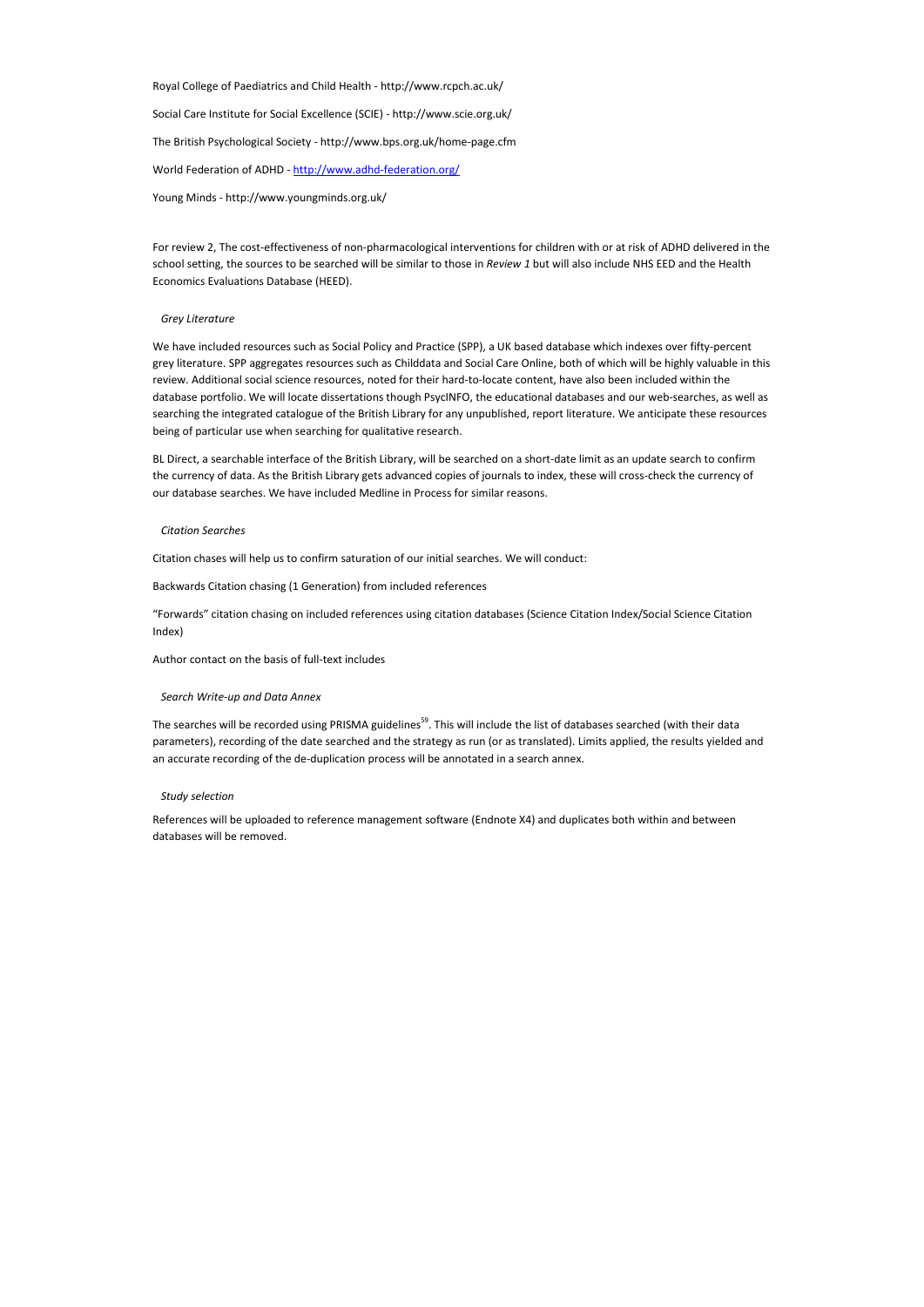Inclusion and exclusion criteria will be applied to the title and abstract of each identified citation independently by two reviewers with disagreements being settled by discussion with a third. The full text will be obtained for papers that appear to meet the criteria and those for which a decision is not possible based on the information contained within the title and abstract alone. The full text of each paper will be assessed independently for inclusion by two reviewers with disagreements being settled by discussion with a third. Extent of agreement will be measured using the kappa statistic. A PRISMA-style flowchart will be produced to detail the study selection process and reasons for exclusion of each full-text paper will be reported.

At the data extraction stage, randomised controlled trials, quasi randomised controlled trials, cluster randomised and controlled trials will be prioritised over experimental within subject (pre-post) and single subject designs if necessary. Type of comparators included in the analyses will depend on their frequency of observation and project time constraints. It may therefore be necessary to select one particular type of comparator (e.g., treatment as usual) rather than an all inclusive approach (e.g., active and non active comparators). Data can be synthesised when comparable, therefore if refinement is required, the type of comparator(s) most frequently observed will be chosen.

Given review 2's focus on cost effectiveness, papers will be critically assessed using more relevant frameworks, such as Consensus on Health Economic Criteria list questions developed by Evers et al.<sup>61</sup> and those produced by Drummond and Jefferson<sup>62</sup>.

This method of study selection will be used for both quantitative reviews. Study selection will be separate for review 1 and review 2.

#### *Quality assessment*

A data extraction form will be tailored to the needs of review  $1^{63}$  and piloted in advance of collecting data from each included paper. This data extraction form will include fields of particular interest when considering the factors that might moderate the outcomes of interventions, such as: (i) whether medication was already being received by participants; (ii) whether participants had comorbidities; (iii) whether intervention was delivered at school only. Data extraction will be performed by one reviewer and checked by a second, with disagreements being settled through discussion with a third.

For review 1, the effectiveness of non-pharmacological interventions delivered in the school setting for children with or at risk of ADHD, we will use the principles contained within the Cochrane Risk of Bias tool to critically appraise all included papers, regardless of design and will supplement this with other appropriate appraisal tools (e.g. ref. 60) as agreed by reviewers in advance. Quality assessment will be performed by one reviewer and checked by a second, with disagreements being settled through discussion with a third. Where insufficient detail is provided in the published paper to adequately assess the risk of bias, authors will be contacted and asked to provide additional information.

#### *Data extraction*

The methods and findings from economic evaluations included in review 2 will be summarised in a tabular format, noting the type of evaluation carried out, the setting and perspective. Details of the sources of data and structural approaches of any decision analytic models used to synthesise data for the economic evaluations will be noted. Again, this data extraction will be performed by one reviewer and checked by a second, with disagreements being settled through discussion with a third.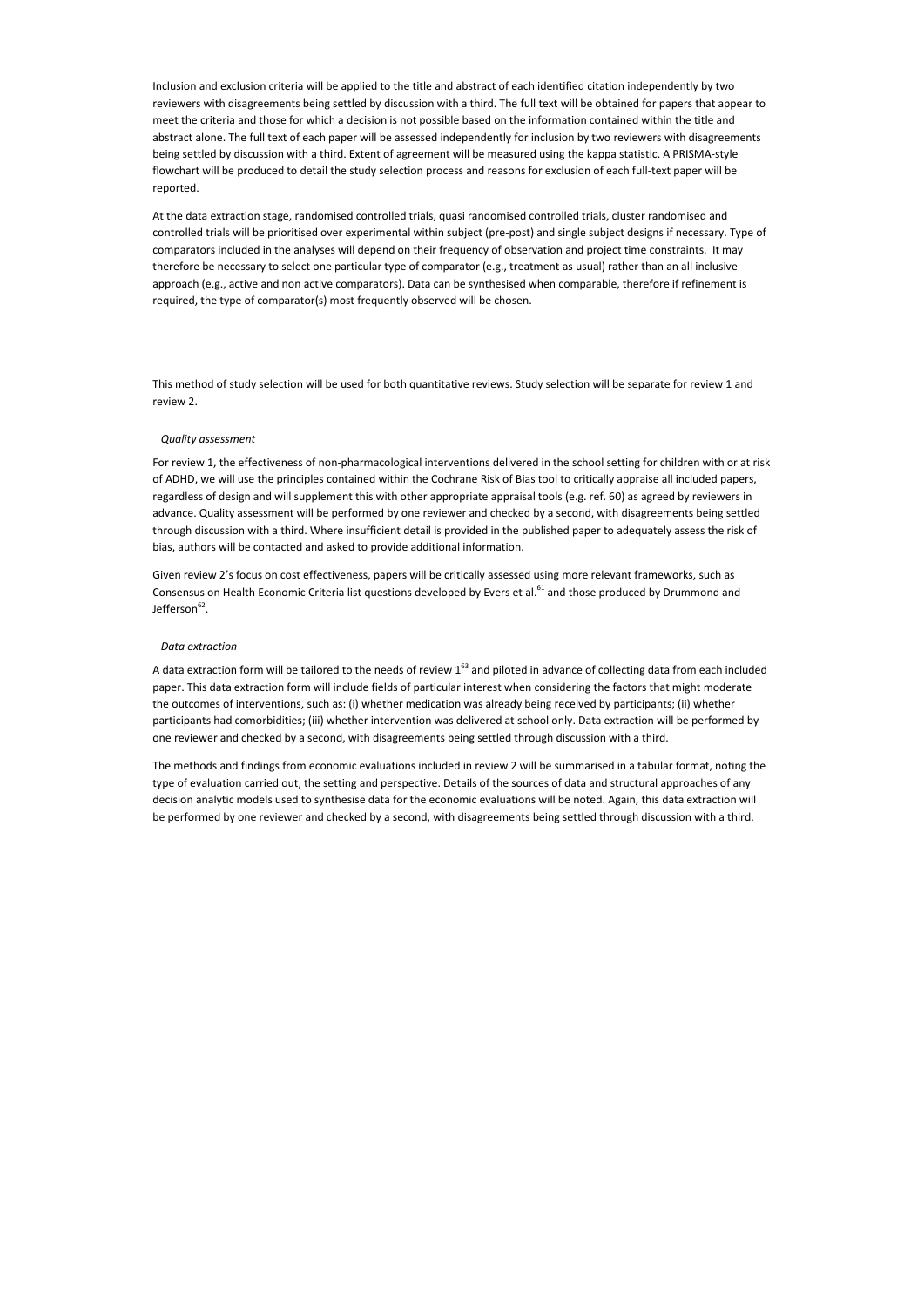#### *Synthesis*

Data for each quantitative review will be tabulated and discussed narratively in the first instance. Data tables will include details of the intervention type and content, the setting and the provider, sample characteristics of the included population and the type of outcomes measured. Studies will be grouped by intervention type, outcome measure, comparator and by comorbidity if appropriate.

If meta-analysis is conducted it will be carried out using fixed and random effects models, using STATA software. Heterogeneity will be explored through consideration of the study populations, methods and interventions by visualisation of results and, in statistical terms, by the  $\chi_2$ test for homogeneity and I<sup>2</sup> statistic and, where possible, using meta-regression.

Where there is evidence of limited heterogeneity between studies, meta-analysis will be employed to estimate summary measures of effect on relevant outcomes, based on data from intention to treat analyses in contributing studies. Our approach to meta-analysis will take account of randomisation and non-randomisation by stratification and meta-regression. If data allow, we will explore the impact of study quality factors (e.g. control for potential confounding factors) using metaregression.

 Findings for review 2 will be synthesised in a narrative review (i.e. we will not quantitatively synthesise ICERs or other summary measures of economic evaluation). This narrative review will pay particular regard to issues relating to generalisability of findings to the UK.

## 6 Mapping the interventions

Experience with systematic reviews of other complex interventions show that details about components, delivery and methods and intensity of the intervention may be scantily reported (e.g. ref. 64). This means that the actual activity, who delivers it, the frequency and so on, are often poorly reported in papers focussing on intervention effectiveness. This information will be extracted for the papers included in review 1. For the interventions, a classification of interventions will be developed by reading and reading the descriptions of the interventions that will then be used to decode the descriptions during the data extraction phase. These data will be used in supplemental analyses (where data permits) to establish if particular types of interventions are more or less effective. Likewise, (where data permits) delivery characteristics coded during the data extraction phase (of review 1) will be explored as potential moderators of main effects.

## 6.1 Search strategy

The search for information relating to specific school-based interventions will follow from reviews 1-3. Named interventions will be known once data has been extracted for these reviews and then internet and database searches for these interventions will be made in order to locate information about the interventions and their use.

Data will be extracted and tabulated allowing organisation and comparison across the interventions and with regard to the effectiveness findings.

6.2 Reporting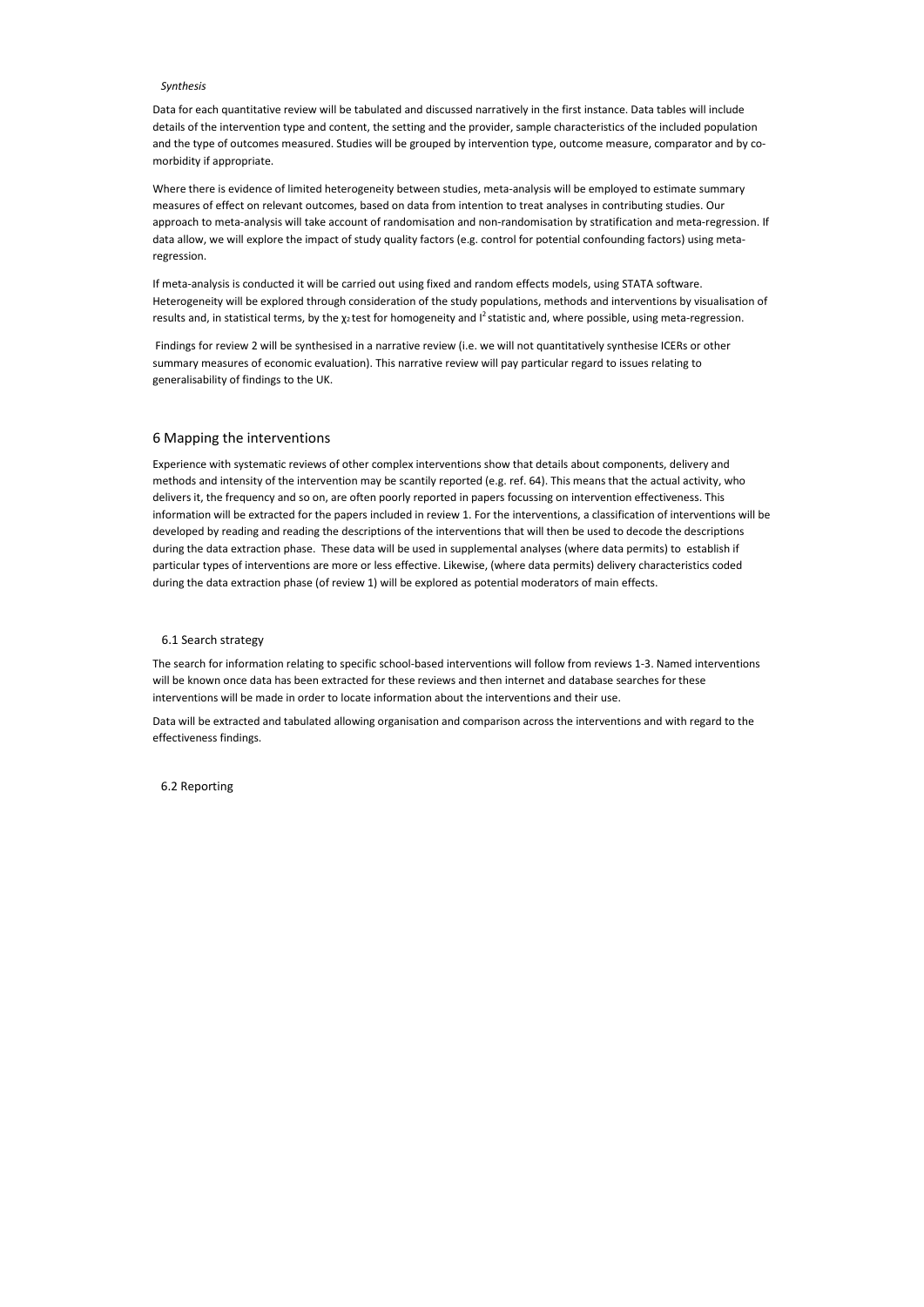Findings from this mapping of interventions will be incorporated into the narrative synthesis of review 1 and 2 where relevant and into the overall narrative synthesis for the project as a whole. Findings in terms of the descriptive details of named interventions and their comparison will be written up in a short report.

## 7 Qualitative Reviews

We plan to review qualitative research to address the following research questions:

3) What are the factors that may enhance, or militate against, the success of interventions for ADHD in school settings?

4) How do schools best contribute to the effectiveness of non-pharmacological interventions for children with ADHD, in school settings?

5) What are the effects of such interventions on other aspects of social, family or institutional functioning?

We will undertake separate reviews of these linked, but distinct areas:

*Review 3: The experiences and attitudes of parents, children, peers, teachers and others involved in delivery towards specific ADHD interventions in schools.* 

*Review 4: The experiences of ADHD in school among children, their peers, their parents and teachers.* 

*Review 3* will thus be used to understand specific issues relating to structures, implementation processes and culture which have been identified as influencing the effectiveness of specific ADHD interventions in school, including examples of best practice.

*Review 4* will seek to interpret the ways in which attitudes and experiences of children, parents and teachers towards ADHD may present opportunities or barriers to specific designs and approaches. It will also seek information about the way in which support or otherwise for children with ADHD in school may impact on wider social and institutional functioning.

## 7.1 Methods

7.1.1 Review 3 Inclusion criteria for considering relevance of studies

## *Study design*

Systematic reviews of qualitative research which use a recognised, structured approach to identifying and synthesising studies (including, but not limited to, meta-ethnography, meta-study, meta-synthesis, narrative synthesis, etc).

Primary qualitative research designs which use recognised methods of data collection and analysis (including, but not limited to, observational methods, interviews and focus groups for the former and grounded theory, thematic analysis, hermeneutic phenomenological analysis, discourse analysis etc. for the latter).

## *Population*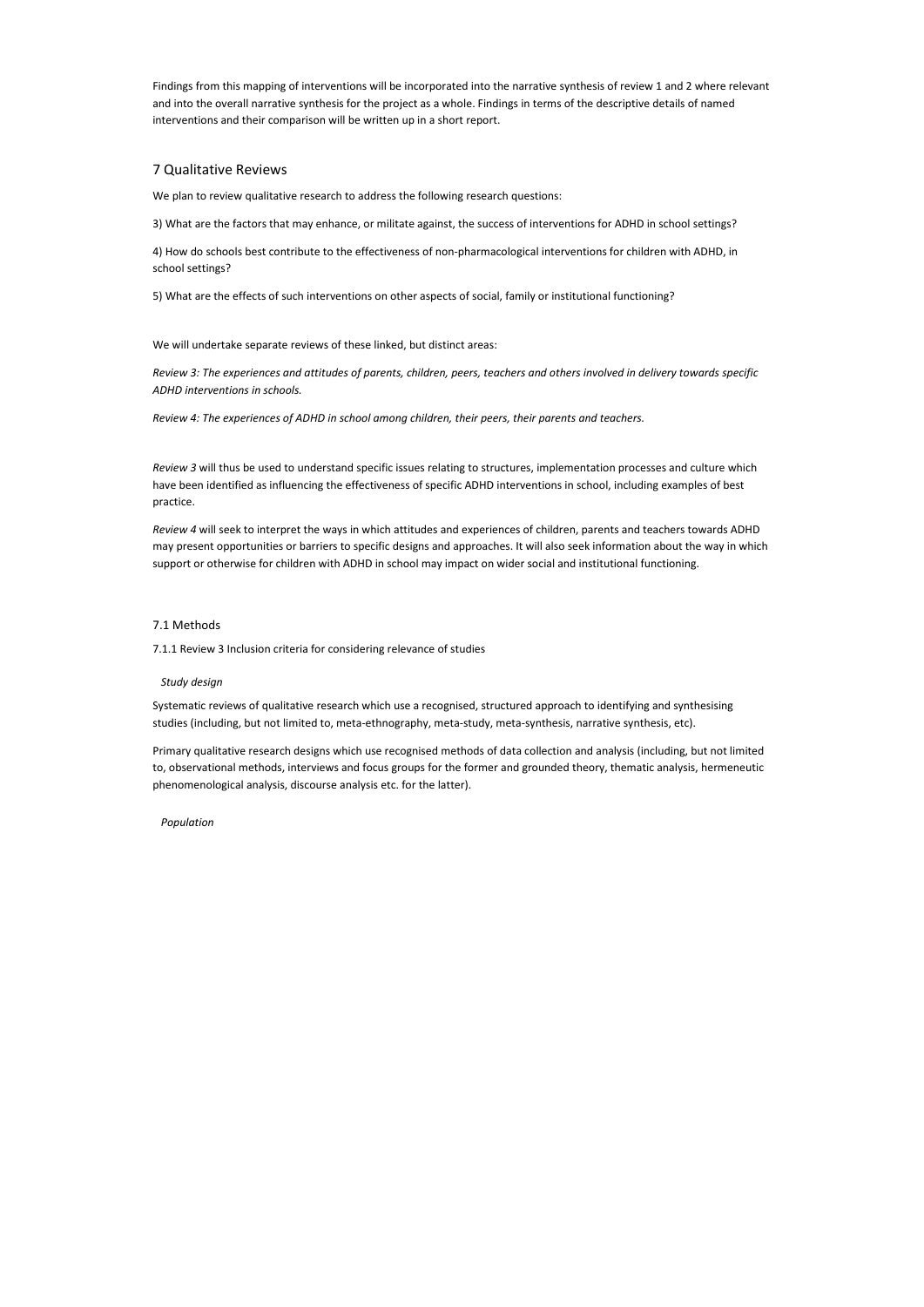Those involved in designing, delivering and managing non-pharmacological interventions for children with, or at risk of, ADHD in a school setting (including teachers, head teachers, therapists and others).

Children with or at risk of ADHD who have experience of a non-pharmacological ADHD intervention in school.

Experiences and perceptions of participants outlined above relating to non-pharmacological interventions delivered to children with or at risk of ADHD with at least some of the elements delivered in school. The aim of the intervention will be to affect child-focussed outcomes related to core ADHD symptoms, and socio-emotional and academic competence. Examples of relevant interventions include Incredible Years Classroom Dina course<sup>53</sup>, The Good Behaviour Game<sup>54</sup> and Place2Be<sup>55</sup>.

Parents/carers whose children have experience of an ADHD intervention in a school setting.

Peers of children with ADHD who have experience of ADHD, and its management in a school setting.

#### *Interventions*

#### *Outcomes*

Attitudes, experiences and understandings of practitioners who have delivered non-pharmacological school-based ADHD interventions.

Attitudes, experiences and understanding of children with or at risk of ADHD, who have experienced a non-pharmacological school-based ADHD intervention.

Attitudes, experiences and understanding of parents whose children have experienced a non-pharmacological ADHD intervention in a school setting.

Attitudes, experiences and understanding of peers of children with or at risk of ADHD relating to non-pharmacological ADHD interventions in a school setting.

#### *Other inclusion and exclusion criteria: Language, date, location*

Only papers written in English will be included given the focus on experiences and attitudes, which might be lost in translation from studies written in another language.

Only studies published from 1980 onwards will be included.

All educational settings will be included e.g. mainstream schools, special schools, pupil referral units and specialist educational units within mainstream. Given the importance of context for the formation and influence of attitudes and therefore the interaction between interventions and effectiveness, we believe studies from societies and educational systems which are markedly different from the UK will be less informative for this research. We therefore propose including only studies from OECD countries in the review and will carefully consider the applicability of findings to the UK setting in performing the evidence synthesis.

7.1.2 Review 4, *The experiences of ADHD in school among children, their peers, their parents and teachers*, Inclusion criteria for considering relevance of studies

*Study design*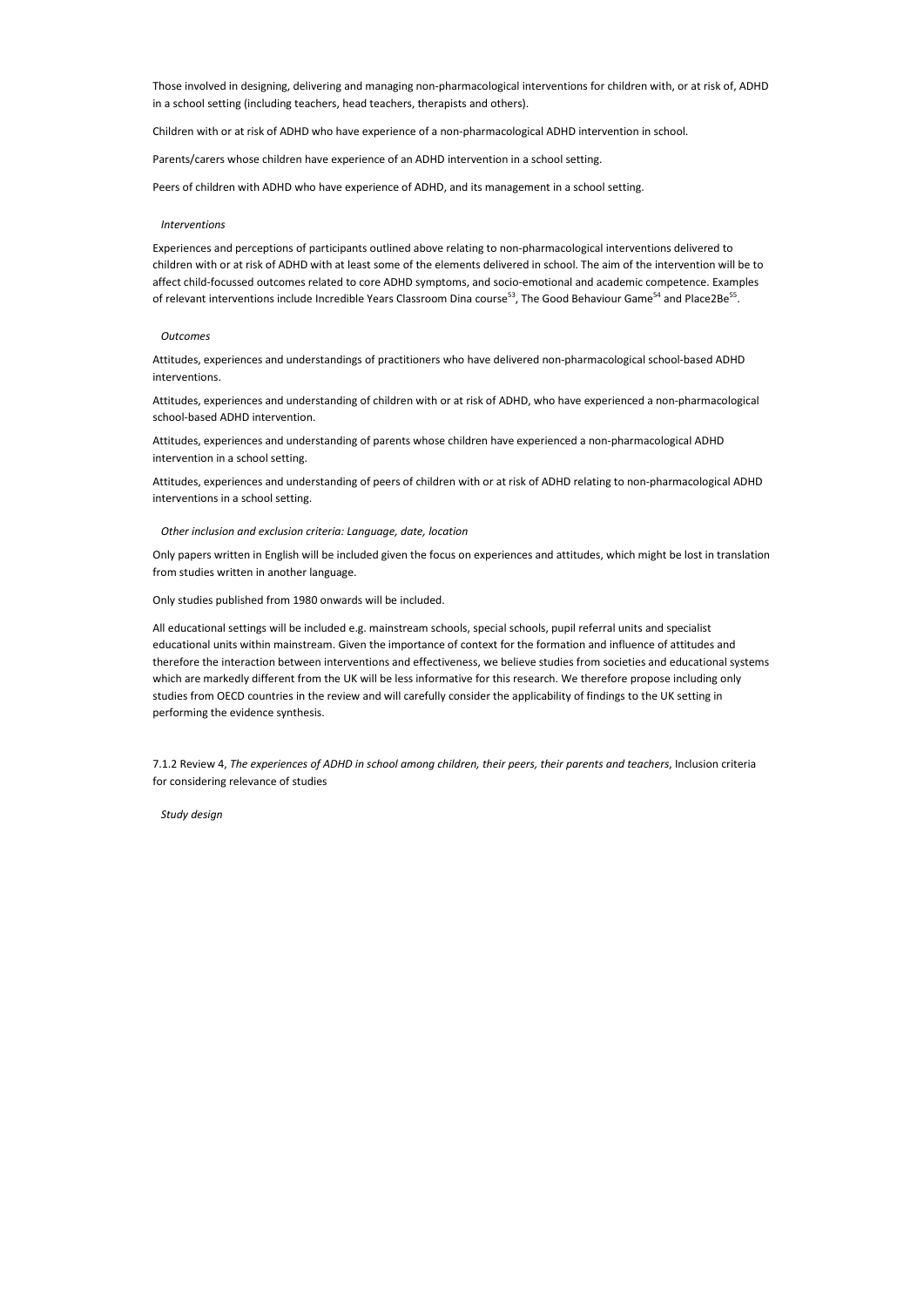#### As for review 3

#### *Population*

School staff (including teachers, head teachers, learning support assistants, etc); parents/carers; children aged 4-18 years with or at risk of ADHD; these children's peers.

#### *Interventions*

None – these studies will be those which assess the beliefs, attitudes and experiences about children with, or at risk of ADHD.

#### *Outcomes*

Practitioners beliefs, attitudes, experiences and understandings of ADHD.

Children with or at risk of ADHD's beliefs, attitudes, experiences and understanding of their condition.

Parents and carers beliefs, attitudes, experiences and understandings of ADHD.

#### *Other inclusion and exclusion criteria: Language, date, location*

It is anticipated that papers of relevance to review 3 will be located during the search for quantitative reviews 1 and 2. Nevertheless a separate search will be conducted filtering for qualitative methodologies relevant to the two qualitative reviews. These reviews will require the exploration of two bodies of literature: i) qualitative research that relates to particular school-based interventions for ADHD and ii) qualitative research that describes and interprets the experience of ADHD in the school setting. The latter search will need to be refined in response to the literature identified; this iterative approach is common in syntheses of qualitative literature<sup>66</sup>. The search will be recorded carefully as it develops.

Studies which focus primarily on the experience of pharmacological treatment of ADHD will be excluded. However, studies that consider the experiences and understandings of the *condition* where a child or children may receive a pharmacological treatment would be included.

Only papers written in English will be included due to the potential loss of subtle emphasis and meaning during translation.

Only studies published from 1980 onwards will be included.

Only studies from OECD countries will be included and we will carefully consider the applicability of findings to the UK setting when screening studies.

#### 7.2 Qualitative reviews search method

#### *Search strategy*

#### *Study selection*

References obtained through the search strategies will be uploaded into reference management software (Endnote X4). Assessment for inclusion will be undertaken initially at title and/or abstract level by two researchers independently. Where the research methods used or type of initiative evaluated are not clear from the abstract, assessment will be based upon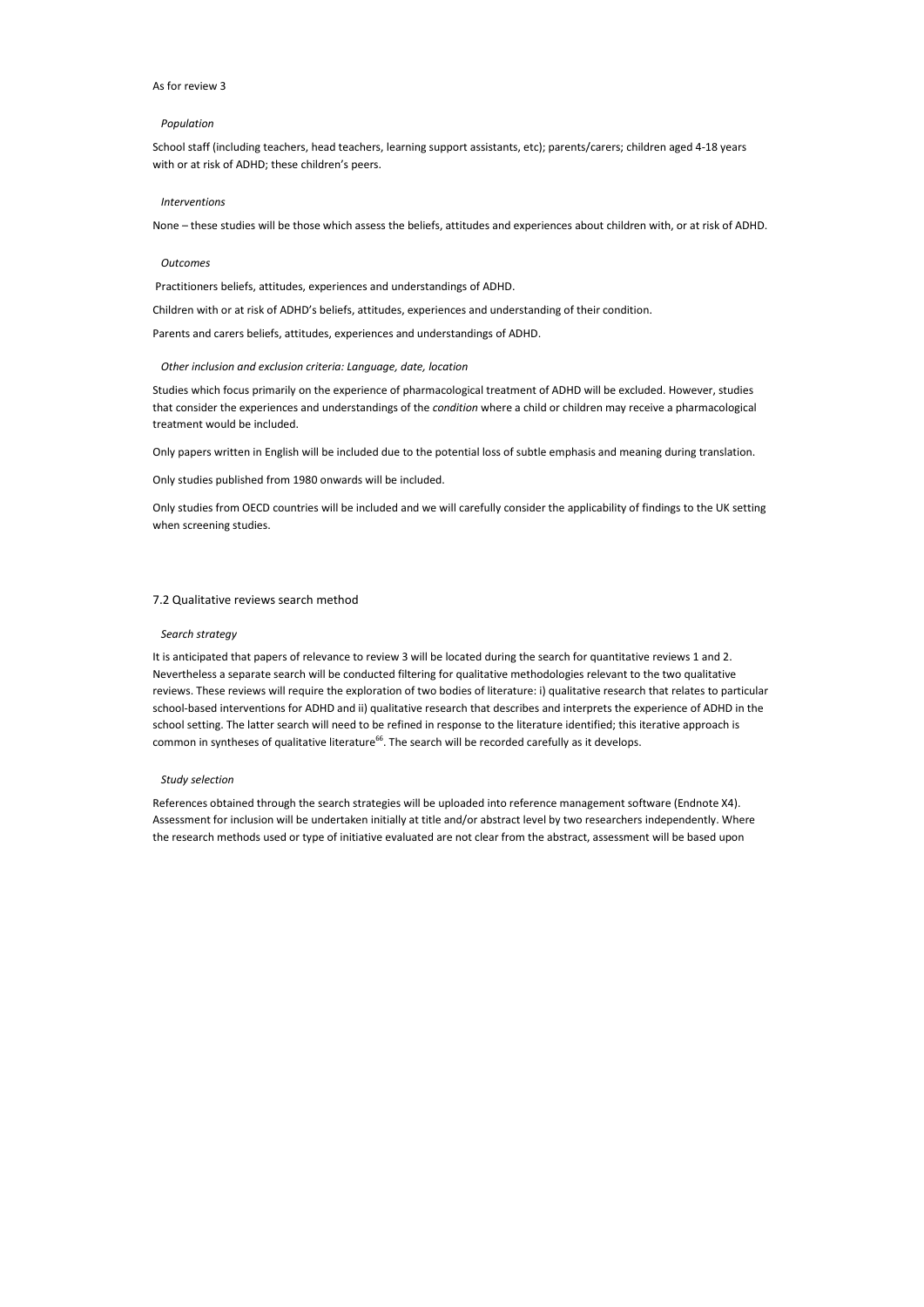reading of the full paper. The full text of any potentially includable papers will be obtained. Full text screening will be done separately for each qualitative review and examined by two reviewers independently. Any disagreement or uncertainty will be resolved through discussion with a third member of the review team as necessary.

#### *Quality assessment*

We will use the Wallace checklist for quality assessment<sup>67</sup>. The checklist will be supplemented by critical reading of each study. The quality of studies will be independently quality assessed by two reviewers. Any disagreement will be resolved by consensus and if necessary a third reviewer will be consulted. We also anticipate, however, that the value of each study will be judged through its contribution to the synthesis<sup>68,69</sup>.

Final choices about how to synthesise the included qualitative evidence will be made in response to the information identified. Preliminary analysis will involve reading and re-reading the papers, and the extracted findings, in order to consolidate understandings of the themes and concepts and their relations within and between studies. A structured summary for each paper will also be produced which will aid discussion of the emerging synthesis amongst the review team. Key findings, quotes and concepts from each paper will be listed and tabulated so that they can be explored, compared and juxtaposed based on the mechanisms of data manipulation and juxtaposition $^{41}$ .

#### *Data extraction*

Details of the studies' methods and findings will be extracted into a pre-designed data extraction form. Key findings will be extracted in the form of quotes, themes and concepts used in the primary research papers. The extraction of data will be conducted by two reviewers independently, and reconciled by discussion. Ongoing discussions within the broader team will ensure that we develop a coherent picture of the body of relevant research. Involvement of more than one reviewer in the extraction of qualitative research allows for alternative readings of the findings to be explored.

#### *Synthesis*

If there is enough conceptual data we will undertake a meta-ethnography $70,68$ . The aim of meta-ethnography is to identify where similar themes and concepts from different papers refer to the same concepts (congruent synthesis) or identify opposing findings (refutational synthesis), this process is referred to as 'translation'. Study concepts may also be linked to create a 'line of argument', developing ideas across more than one study. The context of the findings will also be considered in relation to the methods used to collect them and any theories that either drive the research or are produced by  $it^{71}$ . Such elements may help to explain similarities and differences between study reports. If findings are more descriptive, we will conduct a thematic synthesis.

We anticipate that the two bodies of qualitative research relating to each review, about experiences of specific interventions for ADHD and general attitudes and experience towards ADHD, will be synthesised separately initially as they are likely to cover distinct conceptual areas. The decision on whether to produce a single synthesis from the two qualitative reviews will be taken during the review process once sufficient clarity is obtained on the nature of the evidence being obtained and how it relates to the effectiveness of interventions. For example, if the review of wider attitudes to ADHD identifies important influences that act equally across all interventions, these may be more appropriately presented in a separate synthesis with discussion of the implications for ADHD interventions. However, if there are clear links between attitudes towards ADHD in general and experience of school-based interventions, one synthesis might be appropriate.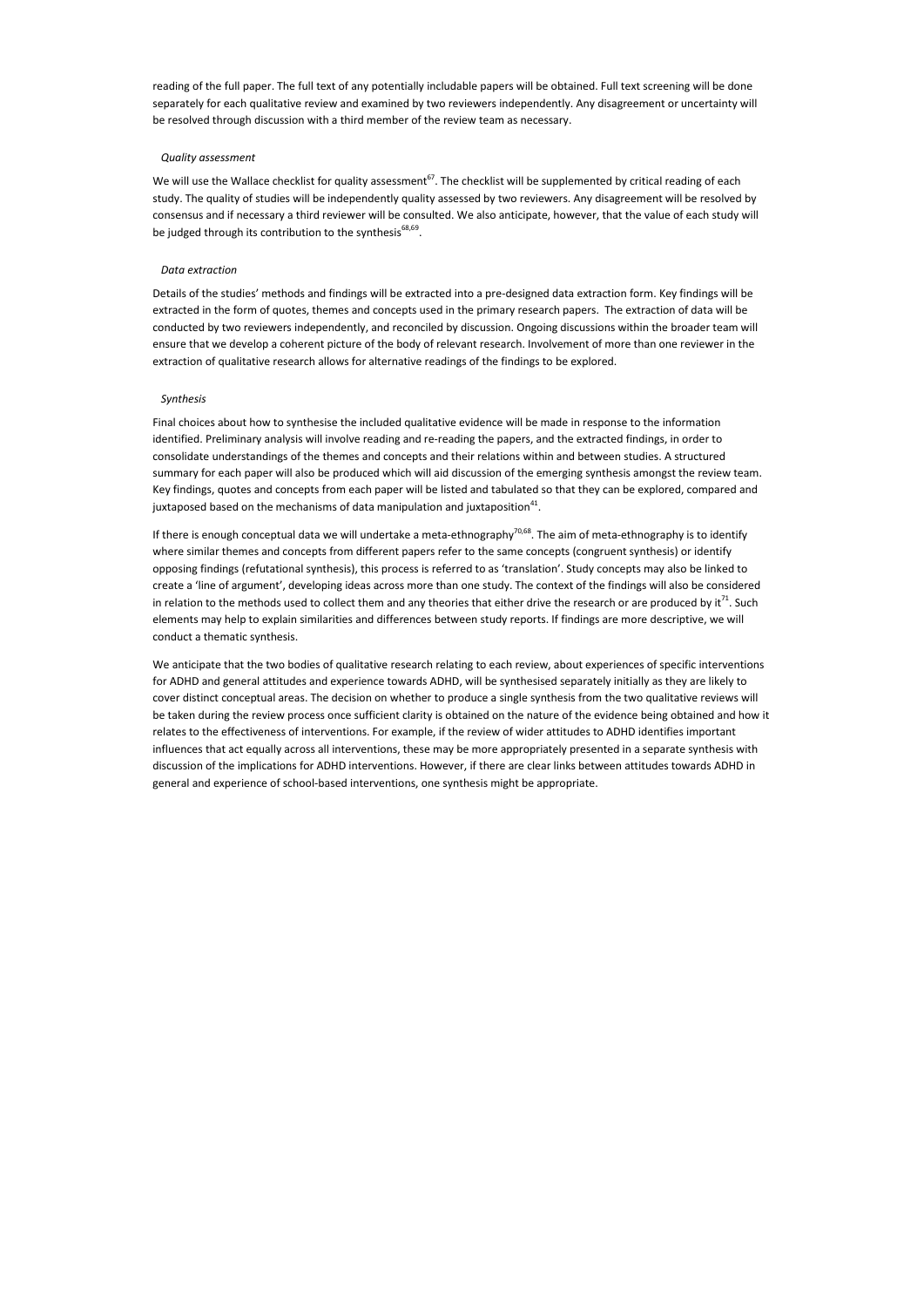## 8 Service users/Public involvement

Service user / public involvement was sought at the outset of this project to assist us in refining our questions in order to make them salient to the families of children with ADHD. We also anticipate that the perspective of teachers, parents and families will be valuable in the mapping exercise, the interpretation of the qualitative analysis and the subsequent narrative analysis that will serve to bring the results together. Patient and public involvement will ensure that the results are applicable to those for whom this work is most relevant and that we present and disseminate our findings in a format that is accessible<sup>72</sup>.

## 8.1 Aims of active involvement

## 8.2 Description of patient and public involvement

The parent involvement in this project is enabled through colleagues in the Peninsula Cerebra Research Unit (PenCRU), part of the Child Health Group at the Peninsula College of Medicine and Dentistry. PenCRU involves families of disabled children in all aspects of their research through a retained Family Faculty managed by a dedicated Family Involvement Coordinator.

One of the members of the Family Faculty (Catherine Shotton) is a co-applicant. Catherine has two children who have been diagnosed with ADHD. She has therefore experienced firsthand the diagnosis and treatment of symptoms of ADHD. Catherine also has experience of working with schools as a parent to help manage the symptoms of ADHD. Catherine is a Level 3 qualified teaching assistant and has experience within the school setting with children who have been diagnosed with ADHD and those who are at risk of ADHD.

The Head of Research and Education at Cerebra (Tracy Elliot) is part of our Expert Advisory group. Cerebra help children with neurological conditions, their parents and carers, and provides e-learning packages. Cerebra are commonly contacted with issues relating to ADHD and Tracy will complement the experience of our parent advisor since she can draw on Cerebra's extensive experience of parental concerns in relation to ADHD. Tracy also brings a 'third sector' perspective, and will contribute to interpretation and dissemination.

It is also important that school practitioners are involved in the research. Will Pritchard is a co-applicant who works as a Professional Lead (Behaviour) at Devon Learning Development Partnership, which brings together a range of professional expertise in educational improvement, enrichment and inclusion services to support improved outcomes for children and young people in Devon. Will has extensive experience of teaching in mainstream and specialist units, and also in supporting schools in implementing interventions.

Throughout the project we will be able to engage with parents and practitioners. We have the above mentioned co-applicants and members of our expert advisory group who will be invited to attend project meetings and will attend two project workshops where the entire project team aim to meet to assist interpretation and understanding. We will also aim to recruit several other regional parents and practitioners who will attend the workshops and be able to meet for focussed discussion in person as the need arises throughout the project. Finally we will have email groups of other interested and potentially more distant parents and school practitioners who we can engage with via email. In developing the search strategy the email group of parents have assisted by identifying known interventions that have been incorporated into search terms. This network of patient and public involvement will play an integral role in identifying interventions, defining and prioritising intervention outcomes, identifying barriers to intervention success, ensuring that the review is readable and relevant and dissemination of findings.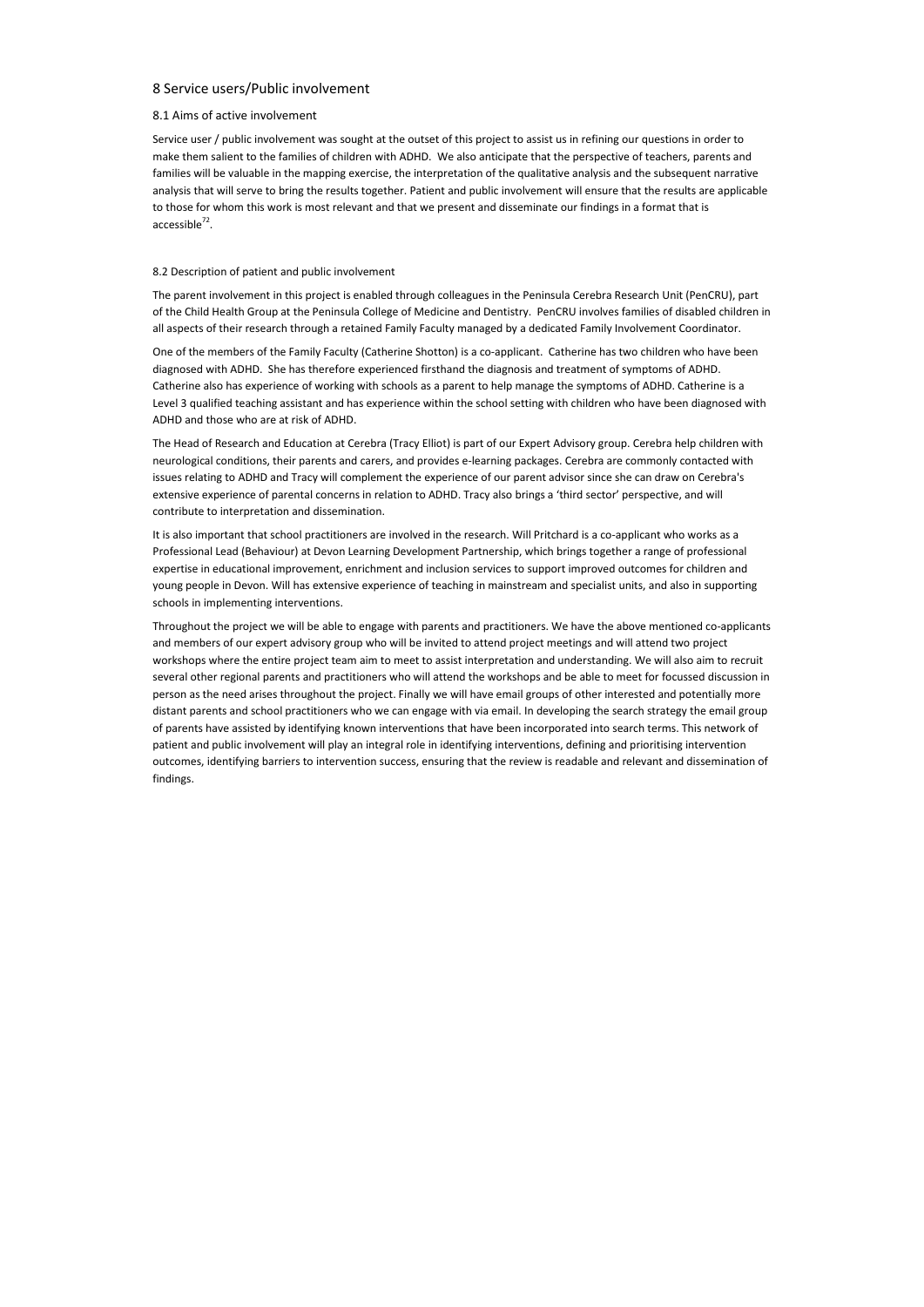## 9 Dissemination

Dissemination of our findings to all those working in children's services who come into contact with children who have ADHD is vital. We have detailed plans for reaching the child mental health and the children and young people's services communities and educational practitioners, academics and policy makers. Reports from all five components of the project will be made available to NHS commissioning bodies and we will publish in peer reviewed academic journals to span both education and mental health publications.

Key professional groups in relation to education include, but are not limited to, educational psychologists, behavioural support teachers, head teachers, special educational needs coordinators and learning mentors. In order to engage with these groups, we will seek to present our findings at key national and regional meetings, including those of the Association of Educational Psychologists and the British Psychological Society, the British Educational Research Association conference in the UK and the American Academy of Child and Adolescent Psychiatry conference in the US and the National Association of Special Educational Needs and the Social Emotional and Behavioural Difficulties Association conferences in the UK. In addition, we will try to present through the national network of the Association for Child and Adolescent Mental Health, whose branches are multidisciplinary and include both health and education. We will offer presentations of the findings to voluntary agencies and support groups involved with child mental health, such as Cerebra, Young Minds, the Mental Health Foundation and ADHD support groups.

We will also notify potential service users and referrers via information sources such as the Cerebra and ADHD Foundation websites and notify the findings to CAMHS clinicians via resources such as the Royal College of Psychiatrist's e-mail (FOCUS) discussion group, the Association of Child and Adolescent Mental Health and the CAMHS Evidence-based Practice Unit.

The findings may be used to inform the existing e-learning packages for parents and carers provided by Cerebra. In addition, Cerebra are developing a course on neurological conditions aimed at professionals working in the schools, education and childcare sectors with a child friendly version aimed at school children. The aim being to promote understanding, tackle prejudice, promote social inclusion and reduce stigma; the findings from this project will be used to help to inform and develop these materials.

We plan to feed our findings back to the Teaching Agency within the Department for Education, which has a number of initiatives to improve the specialist training of teachers following the Lamb Enquiry Report<sup>73</sup>. One strand of these initiatives focuses on socio-emotional and behavioural difficulties. There are also national training courses for Special Educational Needs Coordinators. Continuing professional development may offer opportunities to engage with education-based practitioners. In most areas there are local academic networks for different educational professional groups, such as special educational needs coordinators, lead behaviour professionals and head teachers that link with regional and national networks and would allow further dissemination of information through meetings, bulletin boards and newsletters. Should the review lead to clear recommendations about what should be provided within schools, we will seek to link with the head of the Schools Inspection Service in order to explore how our findings could lead to the incorporation of appropriate standards into the inspection regime.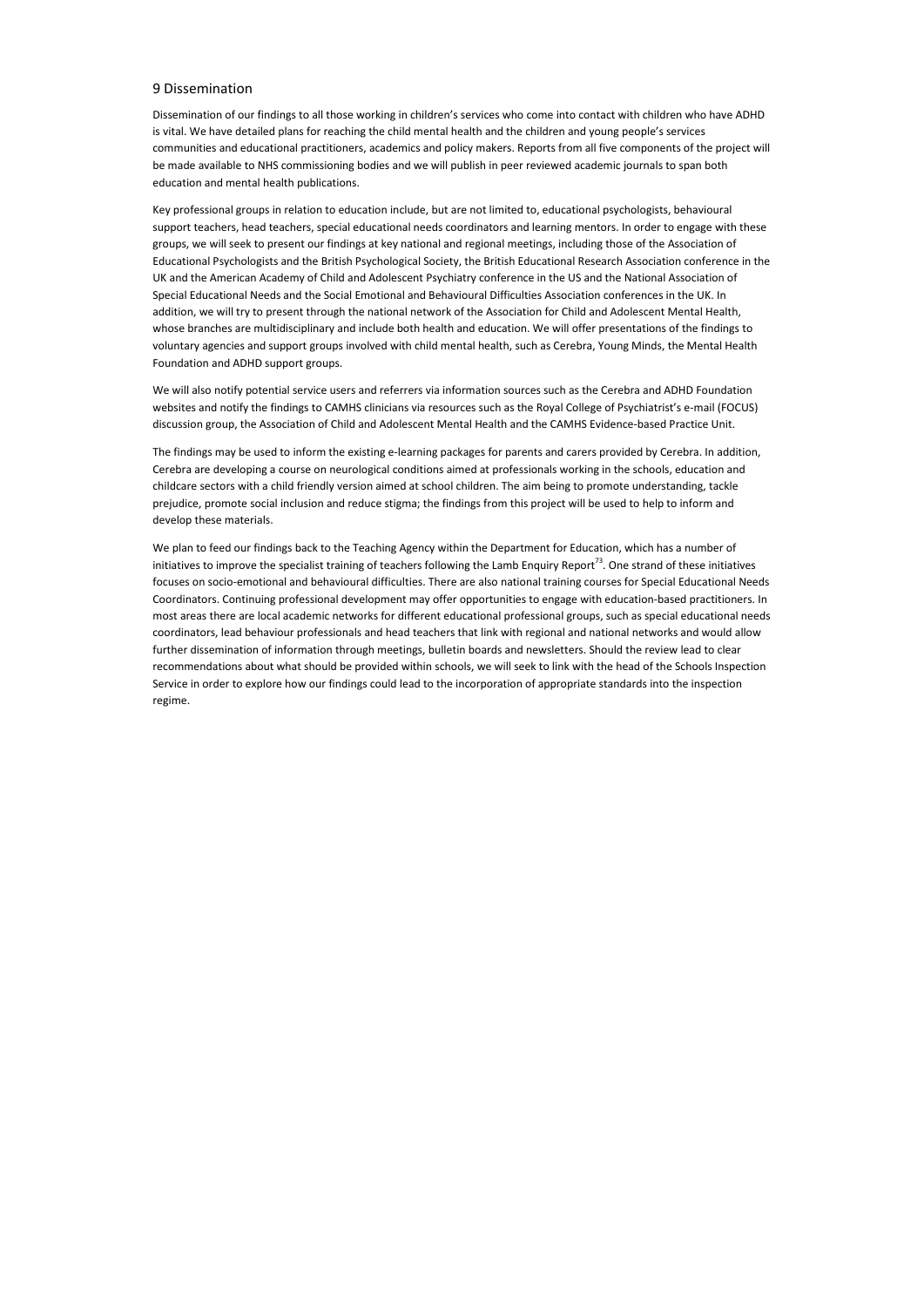## References

- 1. APA American Psychiatric Association. Diagnostic and Statistical Manual of Mental Disorders. 4th Edition, text rev. Washington, DC: American Psychiatric Association, 2000.
- 2. Pelham WE, Waschbusch DA. Chapter 8: Attention- Deficit Hyperactivity Disorder (ADHD). In: Fisher JF, O'Donohue WT editor(s). Practitioners Guide to Evidence-based Psychotherapy. New York: Springer, 2006.
- 3. National Collaborating Centre for Mental Health. The NICE Guideline on Diagnosis and Management of ADHD in Children, Young People and Adults. 2009. http://www.nice.org.uk/nicemedia/live/12061/42060/42060.pdf (accessed 26th April 2012).
- 4. Biederman J. Attention-deficit/hyperactivity disorder: A selective overview. Biological Psychiatry 2005; **57**(11): 1215-20.
- 5. Daley KC. Update on attention-deficit/hyperactivity disorder. Current Opinion in Pediatrics 2004; **16**(2): 217-26.
- 6. Pelsser LM, Frankena K, Savelkoul HF, Toorman J, Rodrigues Pereira R, Buitelaar JK. A randomised controlled trial into the effects of food on ADHD. European Child & Adolescent Psychiatry 2009; **18**(1): 12-19.
- 7. Faraone SV, Perlis RH, Doyle AE, Smoller JW, Goralnick JJ, Holmgren MA, et al. Molecular genetics of attentiondeficit/hyperactivity disorder. Biological Psychiatry 2005; **57**(11): 1313-23.
- 8. Li S, Yu B, Zhou D, He C, Kang L, Wang X, Jiang S, Chen X. Acupuncture for Attention Deficit Hyperactivity Disorder (ADHD) in children and adolescents. Cochrane Database of Systematic Reviews 2011, Issue 4.
- 9. American Psychiatric Association APA. Diagnostic and Statistical Manual of Mental Disorders. 4th Edition. Washington, DC: APA, 2000.
- 10. WHO World Health Organization. The ICD-10 Classification of Mental and Behavioural Disorders. Geneva: WHO, 1992.
- 11. Polanczyk G, de Lima MS, Horta BL, Biederman J, Rohde LA. The worldwide prevalence of ADHD: a systematic review and metaregression analysis. American Journal of Psychiatry 2007; **164**(6): 942-8.
- 12. Faraone S, Sergeant J, Gillberg C, Biederman J. The worldwide prevalence of ADHD: Is it an American condition? World Psychiatry 2003; **2**(2): 104-113.
- 13. Ford T, Goodman R, Meltzer H. The British Child and Adolescent Mental Health Survey 1999: The prevalence of DSM-IV disorders. Journal of the American Academy of Child and Adolescent Psychiatry 2003; **42**: 1203-11.
- 14. Cantwell DP. Attention deficit disorder: a review of the past 10 years. Journal of the American Academy of Child Adolescent Psychiatry 1996; **35**(8): 978-87.
- 15. Huss M, Holling H, Kurth B, Schlack R. How often are German children and adolescents diagnosed with ADHD? Prevalence based on the judgment of health care professionals: Results of the German health and examination survey (KiGGS). European Child and Adolescent Psychiatry 2008; **1**: 52-8.
- 16. Furman L. What is attention-deficit hyperactivity disorder (ADHD)? Journal of Child Neurology 2005; **20**(12): 994-1002.
- 17. Klassen AF, Miller A, Fine S. Health-related quality of life in children and adolescents who have a diagnosis of attentiondeficit/hyperactivity disorder. Pediatrics 2004; **114**(5): 541-547.
- 18. Pliszka S, Bernet W, Bukstein O, Walter H, Arnold V, Beitchman J, et al. Practice Parameters for the Assessment and Treatment of Children and Adolescents with Attention Deficit Hyperactivity Disorder. Journal of the American Academy of Child and Adolescent Psychiatry 2007; **46**(7): 894-921.
- 19. Biederman J, Faraone, SV. The Effects of Attention-Deficit/Hyperactivity Disorder on Employment and Household Income. Medscape General Medicine 2006; **8**(3): 12
- 20. Landau S, Moore LA. Social skill deficit in children with attention-deficit hyperactivity disorder. School Psychology Review 1991; **20**(2): 235-51.
- 21. Gillberg C, Gillberg IC, Rasmussen P, Kadesjö B, Söderström H, et al. Co-existing disorders in ADHD implications for diagnosis and intervention. European Child & Adolescent Psychiatry 2004; **13**(1): 80-92.
- 22. Coghill D. Use of stimulants for attention deficit hyperactivity disorder. British Medical Journal 2004; **329**(7471): 907-908.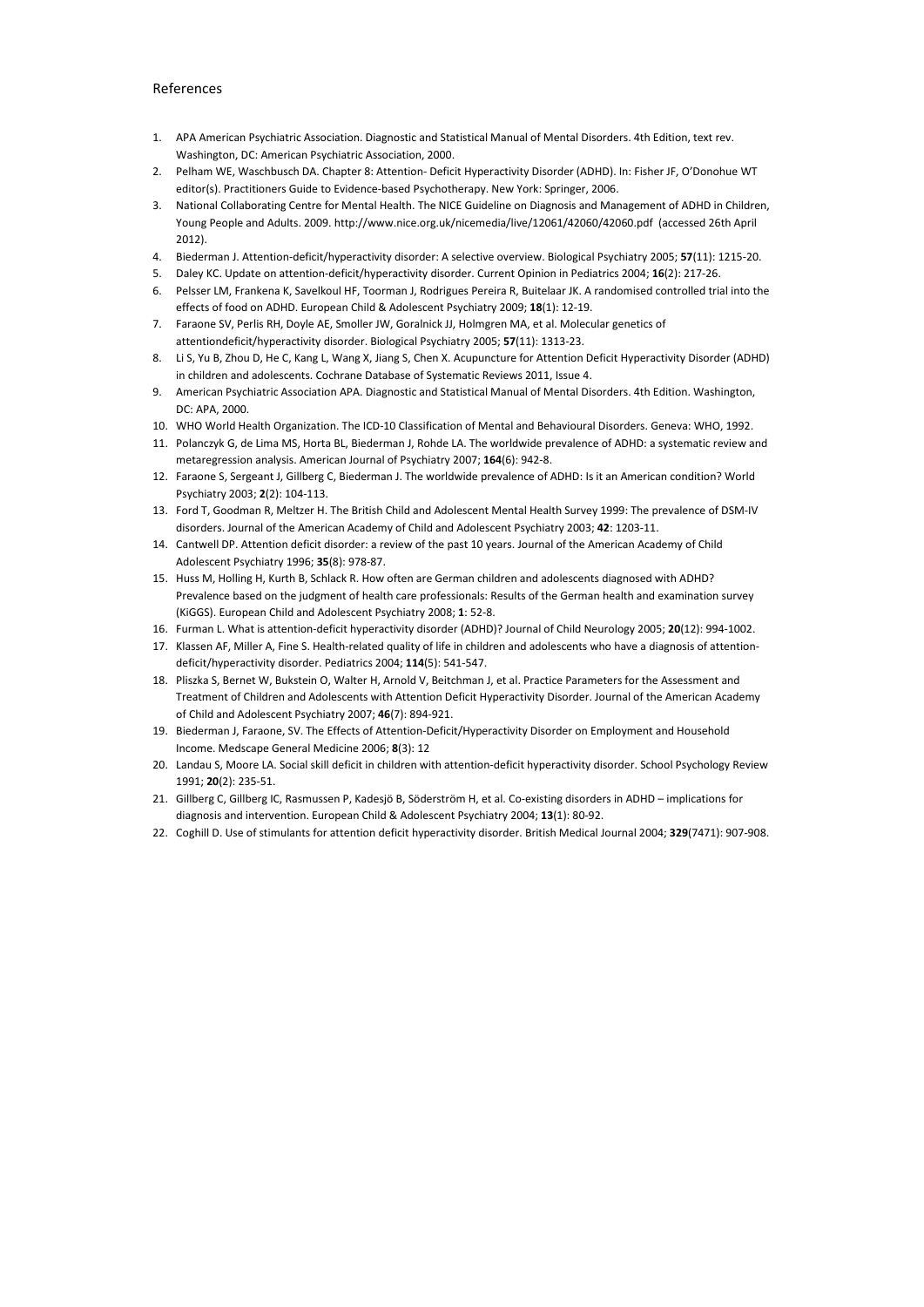- 23. Timimi S. Inappropriate use of psychostimulants. British Journal of Psychiatry 2003; **183**: 173.
- 24. Klassen A, Miller A, Raina P, Lee S K, Olsen L. Attention deficit hyperactivity disorder on children and youth: A quantitative systematic review of the efficacy of different management strategies. Canadian Journal of Psychiatry 1999; **44**(10): 1007-1016.
- 25. National Institutes of Health. National Institutes of Health Consensus Development Conference Statement: Diagnosis and treatment of attention-deficit/hyperactivity disorder (ADHD). Journal of the American Academy of Child & Adolescent Psychiatry 2000; **39**(2): 182-93.
- 26. Swanson, JM, McBurnett K, Wigal T, Pfiffner, LJ, Lerner MA, Williams L, et al. Effect of stimulant medication on children with attention deficit disorder: A "Review of Reviews". Exceptional Children 1993; **60**: 154-162.
- 27. Banaschewski T, Roessner V, Dittmann RW Santosh PJ, Rothenberger A. Non-stimulant medications in the treatment of ADHD. European Child & Adolescent Psychiatry 2004; **13**(Suppl 1): 102-16.
- 28. Graham J, Banaschewski T, Buitelaar J, Coghill D, Danckaerts M, Dittmann R, et al. European guidelines on managing adverse effects of medication for ADHD. European Child & Adolescent Psychiatry 2011; **20**: 17-37.
- 29. Abikoff HB, Hechtman L, Klein RG, Gallagher R, Fleiss K, Etcovitch J, et al. Multimodal therapy and stimulants in the treatment of children with attention deficit hyperactivity disorder. Journal of the American Academy of Child and Adolescent Psychiatry 2004; **43**(7): 820-829.
- 30. MTA Cooperative Group. A 14-month randomized clinical trial of treatment strategies for attention-deficit/hyperactivity disorder. Archives of General Psychiatry 1999; **56**: 1073-1086.
- 31. Fabiano GA, Pelham WE Jr, Coles EK, Gnagy EM, Chronis-Tuscano A, O'Connor BC. A meta-analysis of behavioral treatments for attention-deficit/hyperactivity disorder. Clinical Psychology Review 2009; **29**(2): 129-40.
- 32. Gilmore A, Milne R. Methylphenidate in children with hyperactivity: review and cost-utility analysis. Pharmacoepidemology and Drug Safety 2001; **10**(2): 85-94.
- 33. Lord J, Paisley S. The clinical effectiveness and cost-effectiveness of methylphenidate for hyperactivity in childhood. Technical Appraisal 13. London: National Institute for Clinical Excellence (NICE), August 2000.
- 34. Foster E M, Jensen PS, Schlander M, Pelham WE, Hechtman L, Arnold LE. Treatment for ADHD: Is more complex treatment cost-effective for more complex cases? Health Services Research 2007; **42**: 165-182.
- 35. DuPaul GJ, Eckert TL. The effects of school-based interventions for Attention Deficit Hyperactivity Disorder: A metaanalysis. School Psychology Review 1997; **26**(1): 5-27.
- 36. Scottish Intercollegiate Guideline Network (SIGN). The management of Attention Deficit and Hyperactive Disorders in children and young people. 2009. http://www.sign.ac.uk/guidelines/fulltext/112/index.html (accessed 30th April 2011).
- 37. Abramowitz AJ, O'Leary SG. Behavioral interventions for the classroom: Implications for students with ADHD. School Psychology Review 1991; **20**(2): 220-34.
- 38. National Collaborating Centre for Mental Health (NCCMH). The NICE Guideline on Diagnosis and Management of ADHD in Children, Young People and Adults. 2009. http://guidance.nice.org.uk/CG72/Guidance/pdf/English (accessed 29th March 2011).
- 39. Pelham WE Jr, Fabiano, GA. Evidence-Based Psychosocial Treatments for Attention-Deficit/Hyperactivity Disorder. Journal of Clinical Child & Adolescent Psychology 2008; **37**(1): 184-214.
- 40. Pelham, WE Jr., Burrows-MacLean L, Gnagy, EM, Fabiano GA, Coles, EK, Tresco KE et al. Transdermal methylphenidate, behavioral, and combined treatment for children with ADHD. Experimental and Clinical Psychopharmacology 2005; **13**: 111-126.
- 41. Popay J, Roberts H, Sowden A, Petticrew M, Arai L, Rodgers M, et al. Guidance on the conduct of narrative synthesis in systematic reviews. ESRC Methods Programme: 2006.
- 42. Arai L, Britten N, Popay J, Roberts H, Petticrew M, Rodgers M, et al. Testing methodological developments in the conduct of narrative synthesis: a demonstration review of research on the implementation of smoke alarm interventions. Evidence & Policy 2007; **3**(3): 361-383.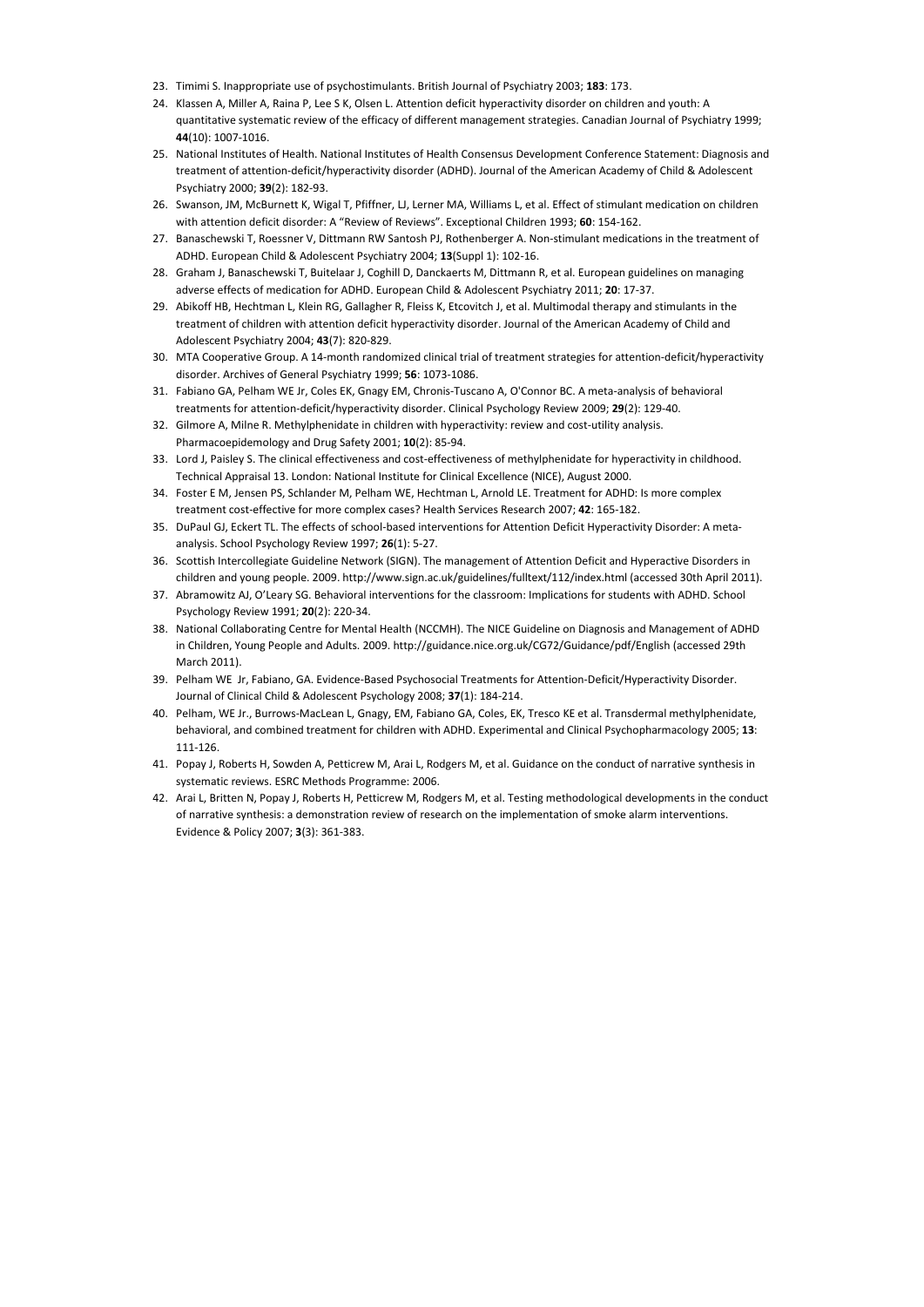- 43. American Psychiatric Association. Diagnostic and Statistical Manual of Mental Disorders (3rd ed.). Washington, DC: APA, 1980.
- 44. American Psychiatric Association. Diagnostic and Statistical Manual of Mental Disorders (3rd ed., rev.; *DSM–III–R*). Washington, DC: APA, 1987.
- 45. American Psychiatric Association. Diagnostic and Statistical Manual of Mental Disorders (4th Edition). Washington, DC: APA, 1994.
- 46. WHO World Health Organization. The ICD-10 Classification of Mental and Behavioural Disorders. Geneva: WHO, 1993.
- 47. Conners CK. Conners 3rd edition. Toronto, Ontario, Canada: Multi-Health Systems, 2008.
- 48. Achenbach TM. Integrative guide for the 1991 CBCL/4-18, YSR, and TRF profiles. Burlington, VT: University of Vermont, Department of Psychiatry, 1991.
- 49. Goodman R. The Strengths and Difficulties Questionnaire: A Research Note. Journal of Child Psychology and Psychiatry 1997; **38**: 581-586.
- 50. Swanson JM, Kraemer HC, Hinshaw SP, Arnold LE, Conners CK, Abikoff HB, et al. Clinical relevance of the primary fi ndings of the MTA: success rates based on severity of ADHD and ODD symptoms at the end of treatment. Journal of the American Academy of Child & Adolescent Psychiatry 2001; **40**: 168-179.
- 51. DuPaul GJ, Power T J, Anastopoulos AD, Reid R. AD/HD Rating Scale IV: Checklists, norms, and clinical interpretation. New York: Guilford, 1998.
- 52. Hogg C, Rutter M, Richman N. Emotional and behavioural problems in children. In Sclare I (ed.) Child psychology portfolio. Windsor, UK: NFER-Nelson, 1997.
- 53. Webster-Stratton C, Reid MJ. The Incredible Years Parents, Teachers and Child Training Series: A multifaceted treatment approach for young children with conduct problems. In: Kazdin AE, Weisz JR (eds.) Evidence-based psychotherapies for children and adolescents. New York: Guilford Press; 2003. p224-240.
- 54. Medland MB, Stachnik TJ. Good-behavior Game: A replication and systematic analysis. Journal of Applied Behavior Analysis 1972; **5**: 45-51.
- 55. Lee R, Tiley C, White J. The Place2Be: Measuring the effectiveness of a primary school-based therapeutic intervention in England and Scotland. Counselling and Psychotherapy Research 2009; **9** (3): 151-159.
- 56. Gresham FM, Elliot SN. Social Skills Rating System manual. Circle Pines, MN: American Guidance Service, 1990.
- 57. Conners CK. Conners comprehensive behavior rating scales manual*.* Toronto, Ontario, Canada: Multi-Health Systems, 2008.
- 58. Grayson L, Gomersall A. A difficult business: Finding the evidence for social science reviews. London: ESRC UK Centre for Evidence Based Policy and Practice, Queen Mary University of London, 2003.
- 59. Moher D, Liberati A, Tetzlaff J, Altman DG, for the PRISMA Group. Preferred reporting items for systematic reviews and meta-analyses: The PRISMA statement. British Medical Journal 2009; **339**: 332-336.
- 60. Downs SH, Black N. The feasibility of completing a checklist for the assessment of the methodological quality of both randomised and non-randomised studies of health-care interventions. Journal of Epidemiology and Community Health 1988; **52**: 37-84.
- 61. Evers S, Goossens M, de Vet H, van Tulder M, Ament A. Criteria list for assessment of methodological quality of economic evaluations: Consensus on Health Economic Criteria. International Journal of Technology Assessment in Health Care 2005; **21**(2): 240-245.
- 62. Drummond MF, Jefferson TO. Guidelines for authors and peer reviewers of economic submissions to the BMJ. The BMJ Economic Evaluation Working Party. British Medical Journal 1996; **313**: 275-283.
- 63. Centre for Reviews and Dissemination. Systematic Reviews: CRD's guidance for undertaking reviews in healthcare. York: CRD, 2009.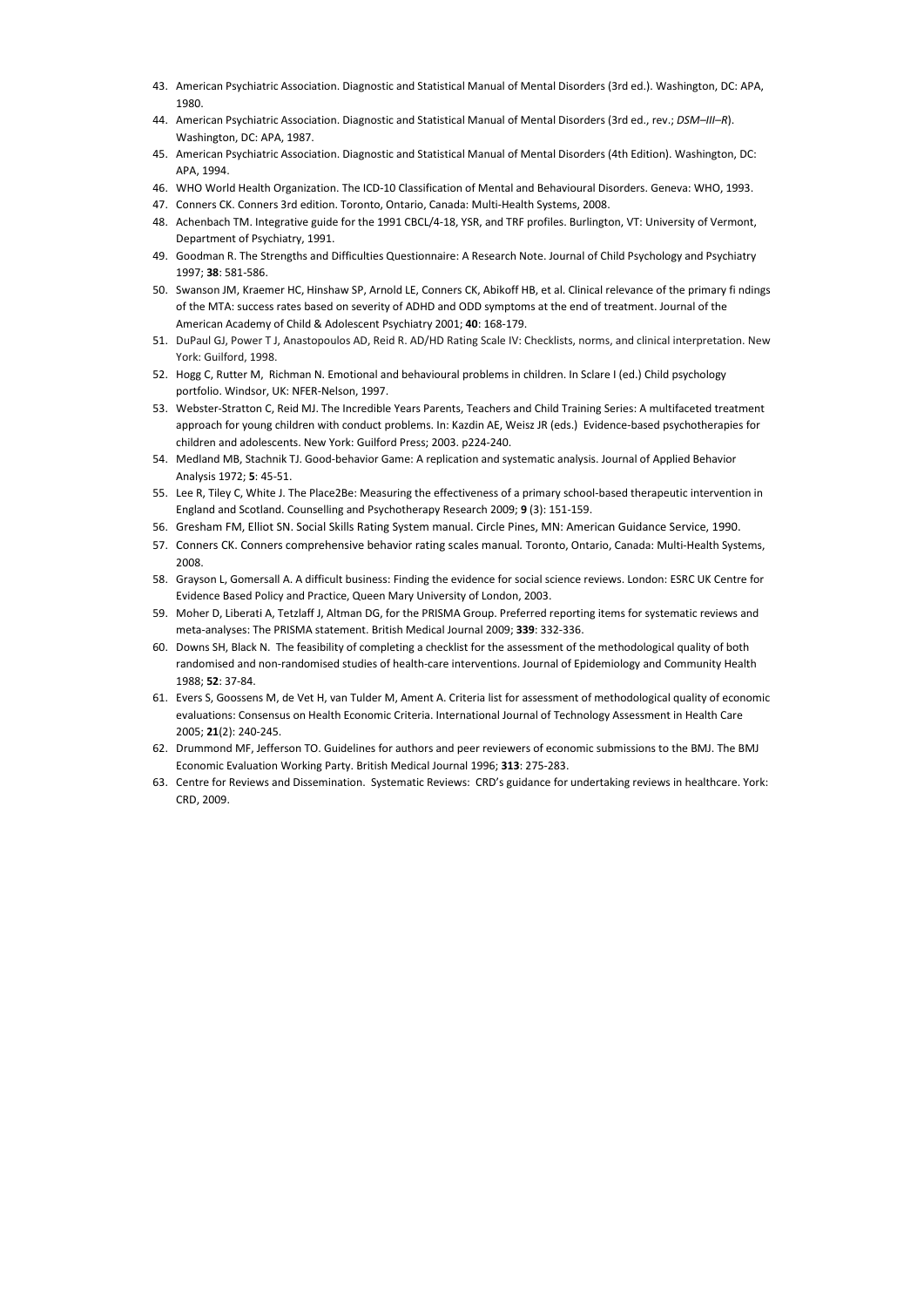- 64. Pearson M, Garside R, Moxham T, Anderson R. Preventing unintentional injuries to children in the home: a systematic review of the effectiveness of programmes supplying and/or installing home safety equipment. Health Promotion International 2011; **26**(3): 376-392.
- 65. Medical Research Council. Developing and evaluating complex interventions: New guidance. 2008 http://www.mrc.ac.uk/Utilities/Documentrecord/index.htm?d=MRC004871 (accessed 30 April 2012).
- 66. Hannes K, Lockwood, C. Synthesizing qualitative research: Choosing the Right Approach. London: John Wiley & Sons, 2011.
- 67. Wallace A, Croucher K, Quilgars D, Baldwin S. Meeting the challenge: Developing systematic reviewing in social policy. Policy & Politics. 2004; **32**(4): 455-470.
- 68. Noblit GW, Hare RD. Meta-ethnography: Synthesizing qualitative studies. London: Sage Publications, 1988.
- 69. Pound P, Britten N, Morgan M, Yardley L, Pope C, Daker-White G, et al. Resisting medicines: a synthesis of qualitative studies of medicine taking. Social Science & Medicine. 2005; **61**(1): 133-155.
- 70. Garside R, Britten N, Stein K. The experience of heavy menstrual bleeding: a systematic review and meta-ethnography of qualitative studies. Journal of Advanced Nursing. 2008; **63**(6): 550-562.
- 71. Paterson BL, Canam C. Meta-study of qualitative health research: A practical guide to meta-analysis and meta-synthesis. London: Sage Publications, 2001.
- 72. Kreis J, Puhan MA, Schünemann HJ, Dickersin K. Consumer involvement in systematic reviews of comparative effectiveness research. Health Expectations. 2012; doi: 10.1111/j.1369-7625.2011.00722.x
- 73. Lamb R. Lamb Inquiry: Special educational needs and parental confidence. Nottingham: DCSF, 2009.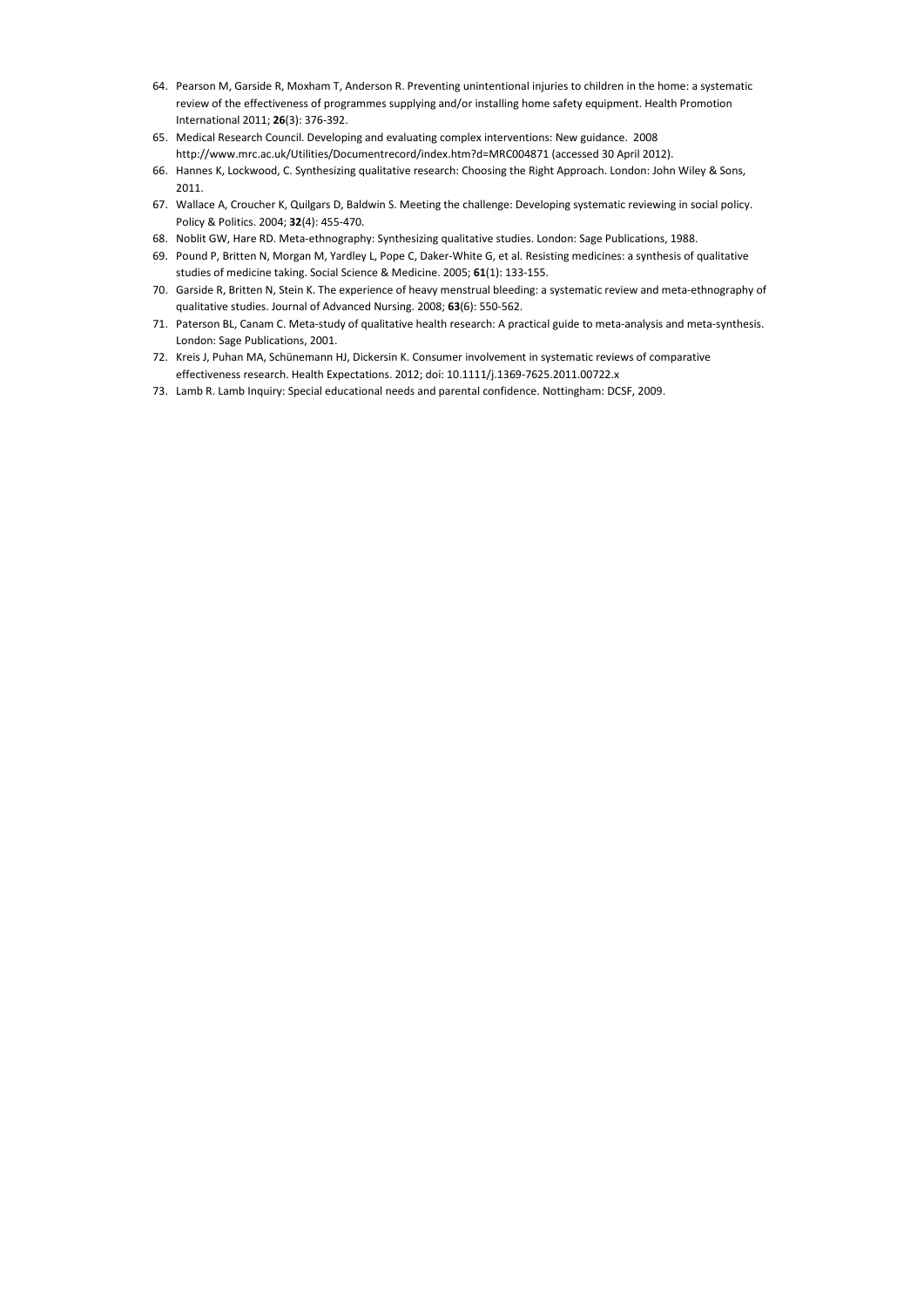## Appendix I – Draft search strategy

Database: Ovid MEDLINE(R) In-Process & Other Non-Indexed Citations and Ovid MEDLINE(R) <1980 to Present> Search Strategy:

--------------------------------------------------------------------------------

1 exp "Attention Deficit and Disruptive Behavior Disorders"/ (19354)

- 2 ADHD.ti,ab. (11041)
- 3 ADHS.ti,ab. (387)
- 4 ADDH.ti,ab. (106)
- 5 attention deficit.ti,ab. (13928)
- 6 hyperactiv\*.ti,ab. (31832)
- 7 (hyper adj1 activ\*).ti,ab. (323)
- 8 (Conduct adj3 (problem<sup>\*</sup> or difficult<sup>\*</sup> or disorder<sup>\*</sup> or issue<sup>\*</sup>)).ti,ab. (4948)
- 9 (Attention adj3 (problem<sup>\*</sup> or difficult<sup>\*</sup> or disorder<sup>\*</sup> or issue<sup>\*</sup>)).ti,ab. (18075)
- 10 hyperk\*.ti,ab. (14593)
- 11 minimal brain.ti,ab. (723)
- 12 inattenti\*.ti,ab. (3564)
- 13 impulsiv\*.ti,ab. (9463)
- 14 restless\*.ti,ab. (5055)
- 15 overactiv\*.ti,ab. (8668)
- 16 or/1-15 (83853)
- 17 school\*.ti,ab. (168012)
- 18 college\*.ti,ab. (71618)
- 19 nurser\*.ti,ab. (7095)
- 20 preschool\*.ti,ab. (15826)
- 21 kindergarten\*.ti,ab. (3463)
- 22 classroom\*.ti,ab. (8584)
- 23 elementary.ti,ab. (15805)
- 24 education\* setting\*.ti,ab. (901)
- 25 ((education\* or behavio?r\*) adj unit\*).ti,ab. (333)
- 26 education\* establishment\*.ti,ab. (212)
- 27 education\* system\*.ti,ab. (1868)
- 28 learning environment\*.ti,ab. (1865)
- 29 learning establishment\*.ti,ab. (4)
- 30 teaching environment\*.ti,ab. (183)
- 31 teaching establishment\*.ti,ab. (3)
- 32 teacher\*.ti,ab. (25700)
- 33 early years.ti,ab. (2150)
- 34 foundation stage.ti,ab. (6)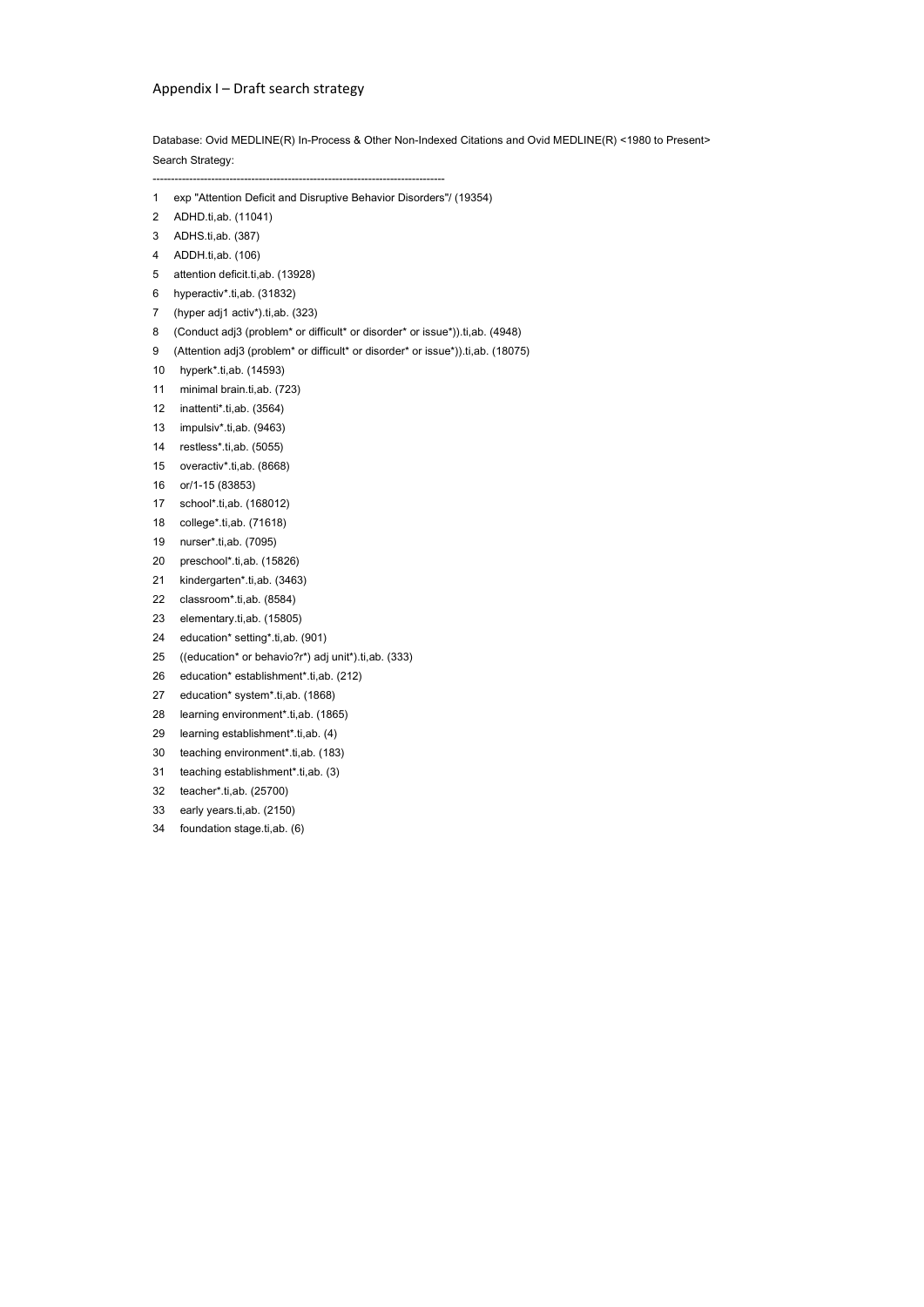- 35 summer treatment program\*.ti,ab. (29)
- 36 breakfast club\*.ti,ab. (9)
- 37 holiday club\*.ti,ab. (1)
- 38 pupil\*.ti,ab. (19304)
- 39 student\*.ti,ab. (147939)
- 40 or/17-39 (388188)
- 41 intervention\*.ti,ab. (444875)
- 42 strateg\*.ti,ab. (467775)
- 43 program\*.ti,ab. (488695)
- 44 project\*.ti,ab. (190437)
- 45 train\*.ti,ab. (276436)
- 46 support\*.ti,ab. (828126)
- 47 therap\*.ti,ab. (1569181)
- 48 (Behavio?r\* adj2 (management or modification\* or medicine or treatment\*)).ti,ab. (13142)
- 49 (education\* adj2 (management or modification\* or treatment\*)).ti,ab. (3551)
- 50 (classroom adj2 (management or modification\* or treatment\*)).ti,ab. (106)
- 51 (playground adj2 (management or modification\*)).ti,ab. (3)
- 52 (psychosocial adj2 (management or modification\* or treatment\*)).ti,ab. (1894)
- 53 (cognitive adj2 (management or modification\* or treatment\*)).ti,ab. (3400)
- 54 behavio?r change technique\*.ti,ab. (63)
- 55 bct\*.ti,ab. (1318)
- 56 exercise\*.ti,ab. (172127)
- 57 (social adj2 play).ti,ab. (529)
- 58 (free adj2 play).ti,ab. (826)
- 59 (physical adj2 (education or activit\*)).ti,ab. (48135)
- 60 meditat\*.ti,ab. (2358)
- 61 class\* size\*.ti,ab. (323)
- 62 seating.ti,ab. (1533)
- 63 incredible years.ti,ab. (66)
- 64 Triple P.ti,ab. (78)
- 65 good behavio?r game.ti,ab. (32)
- 66 123 magic.ti,ab. (1)
- 67 place2be.ti,ab. (0)
- 68 reinforcement.ti,ab. (20974)
- 69 punishment\*.ti,ab. (4328)
- 70 response cost.ti,ab. (160)
- 71 time out.ti, ab. (842)
- 72 reward\*.ti,ab. (26556)
- 73 prize\*.ti,ab. (4884)
- 74 privilege\*.ti,ab. (7414)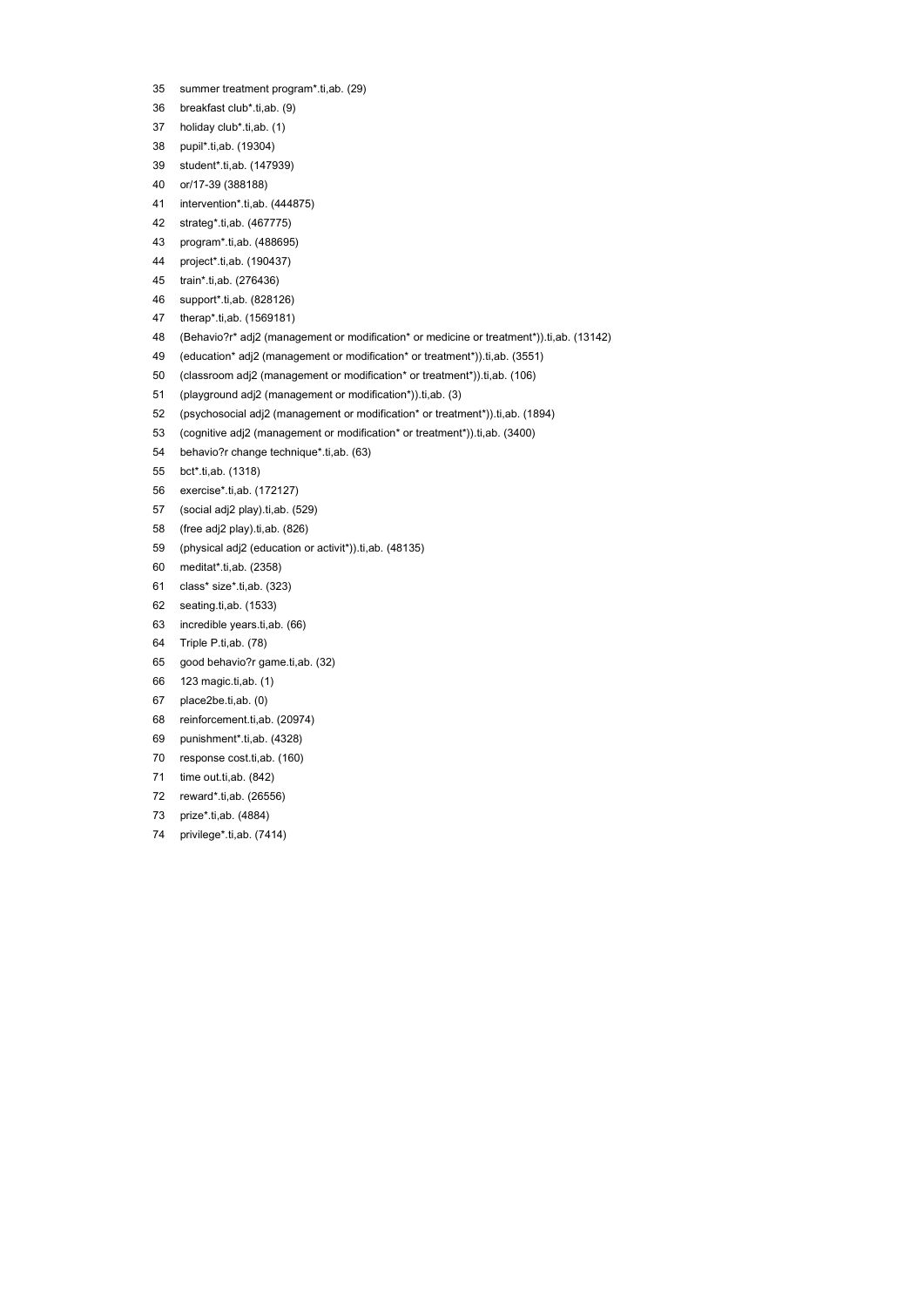- 75 teacher pupil relationship\*.ti,ab. (9)
- 76 teacher student relationship\*.ti,ab. (74)
- 77 (Family adj2 school adj (partnership\* or relationship\* or involvement)).ti,ab. (31)
- 78 (Parent adj2 school adj (partnership\* or relationship\* or involvement)).ti,ab. (10)
- 79 (school adj2 parent adj (partnership\* or relationship\* or involvement)).ti,ab. (10)
- 80 (home adj2 school adj (partnership\* or relationship\* or involvement)).ti,ab. (4)
- 81 rule\*.ti,ab. (98359)
- 82 (routine or routines).ti,ab. (175092)
- 83 contingent attention.ti,ab. (17)
- 84 daily report\*.ti, ab. (260)
- 85 think\* time.ti,ab. (30)
- 86 extra time.ti,ab. (416)
- 87 quiet.ti,ab. (7626)
- 88 indoor pass.ti,ab. (0)
- 89 verbal correction\*.ti,ab. (9)
- 90 instruct\*.ti,ab. (52509)
- 91 clear commands.ti,ab. (1)
- 92 social stor\*.ti,ab. (29)
- 93 (weigh\* adj2 (jacket\* or vest\* or belt\*)).ti,ab. (112)
- 94 (lesson adj2 structure\*).ti,ab. (4)
- 95 (goal\* adj3 setting).ti,ab. (2144)
- 96 (target\* adj3 setting).ti,ab. (523)
- 97 behavio?r book.ti,ab. (0)
- 98 (peer adj2 (support or tutor\*)).ti,ab. (1509)
- 99 champion\*.ti,ab. (2656)
- 100 mentor\*.ti,ab. (6442)
- 101 counsell\*.ti,ab. (16813)
- 102 coach\*.ti,ab. (5135)
- 103 cwpt.ti,ab. (4)
- 104 computer\*.ti,ab. (207534)
- 105 ICT.ti,ab. (2083)
- 106 (information adj2 technology).ti,ab. (6112)
- 107 social skills.ti,ab. (2566)
- 108 social problem solving.ti,ab. (314)
- 109 life skills.ti,ab. (537)
- 110 (anger adj2 (strateg\* or manag\* or modification\*)).ti,ab. (297)
- 111 CBT.ti,ab. (3745)
- 112 cognitive behavio?r\*.ti,ab. (12031)
- 113 worksheet\*.ti,ab. (491)
- 114 timer\*.ti,ab. (1261)